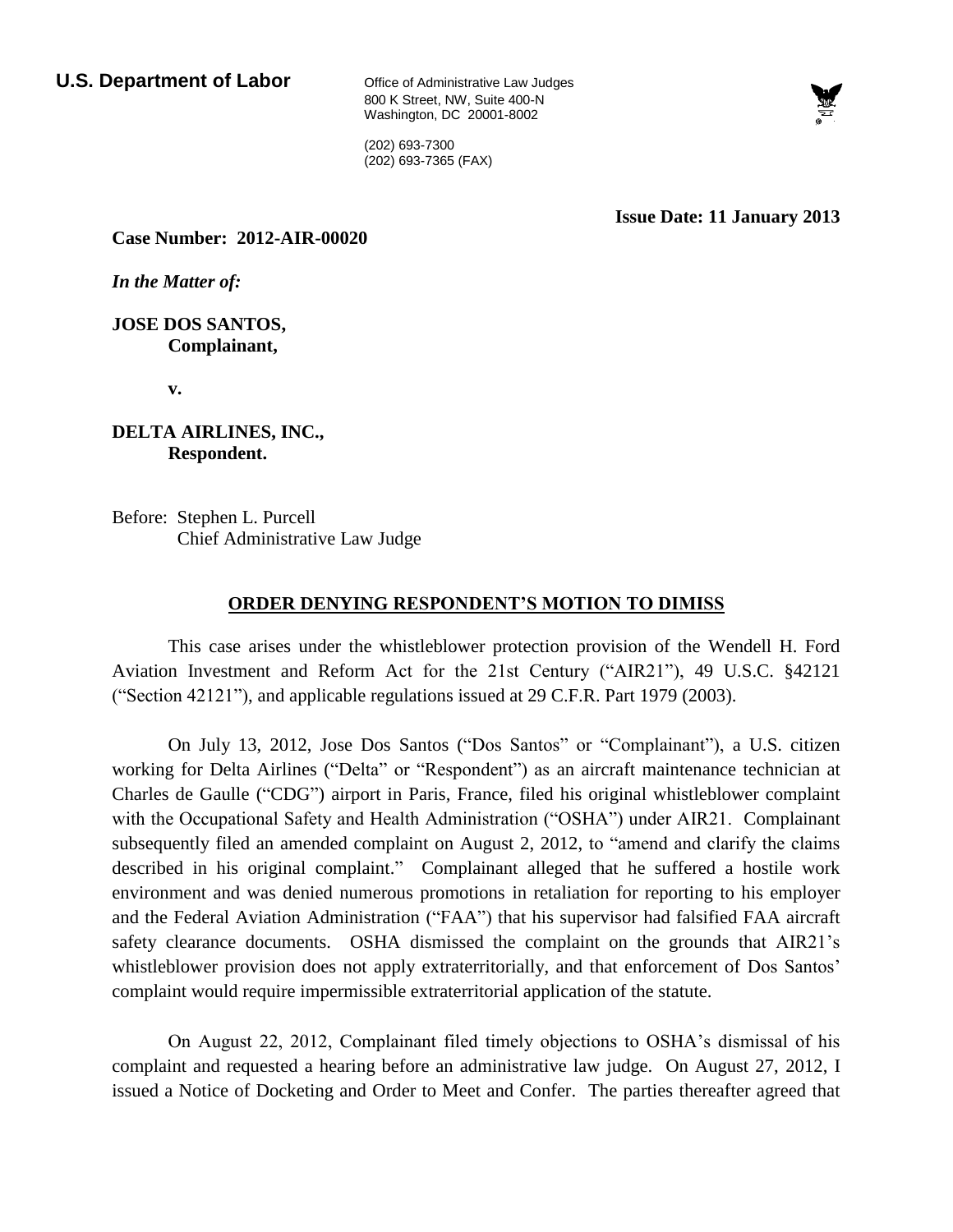Respondent would first file a motion to dismiss the complaint as extraterritorial and unenforceable under the statute, and Complainant would follow with his reply in opposition forty-five days later. Respondent filed its Motion to Dismiss ("Resp. Mot.") on November 5, 2012, and Complainant filed his Reply in Opposition to Respondent's Motion to Dismiss ("Comp. Opp.") on December 17, 2012.

Respondent's Motion to Dismiss is now before me. For the reasons set forth below, I find that Respondent's Motion should be denied.

# **FACTS ALLEGED**

The following facts are derived from Complainant's original complaint to OSHA ("OC"), his amended complaint to OSHA ("AC"), and the Objections ("Obj.") that he filed in this case. For purposes of ruling on this Motion to Dismiss, I will accept as true all of the facts alleged by Complainant, and draw all reasonable inferences in his favor.

### RELATIONSHIP OF THE PARTIES

Complainant, a U.S. citizen, was hired by Delta Airlines on September 14, 1998 as a Certified Aircraft Maintenance Technician ("AMT"). OC, ¶ 2; Obj., ¶ A(2), A(4). In July 2006, Complainant accepted an AMT position at CDG, and began work at CDG in September 2006 as the "Technician in Charge" ("TIC"). OC, ¶¶ 5-6; Obj., ¶ A.(1). Complainant's primary supervisor at CDG was Greg Crandall, the Line Maintenance Manager. OC, ¶ 8. Mr. Crandall employed a provocative management style, as he would intentionally "pit the mechanics against each other" in order to assert greater control over his subordinates. OC,  $\parallel$  9. For example, upon Complainant's arrival at CDG, Mr. Crandall told his fellow mechanics that Complainant had accepted the transfer to CDG because he had ambitions of becoming a manager, and if Complainant did ascend to the managerial ranks, he would fire them. OC, ¶ 10.

# ALLEGED FAA VIOLATIONS AND PROTECTED ACTIVITY

In late August 2010, Complainant overheard colleagues discussing their belief that Mr. Crandall had falsified FAA documents in order to release aircraft as airworthy without a proper inspection. OC, ¶ 11. Complainant harbored his own suspicions that AMT clearances were being falsified because, although CDG's AMT team was understaffed, planes always managed to be cleared and released on schedule. OC, ¶ 15. After reviewing pages of aircraft logbooks that Complainant's colleagues had obtained, Complainant found that Mr. Crandall had signed-off on an Airbus A330 on July 31, 2010, that – according to the ID number entered on the extended operations pre-departure check ("ETOPS PDC") and Airworthiness Release – was cleared by AMT Manuel Da Silva. OC,  $\P$  12-13. However, Complainant knew that Mr. Da Silva had been on vacation on July 31, 2010, and therefore could not have checked and cleared the plane as the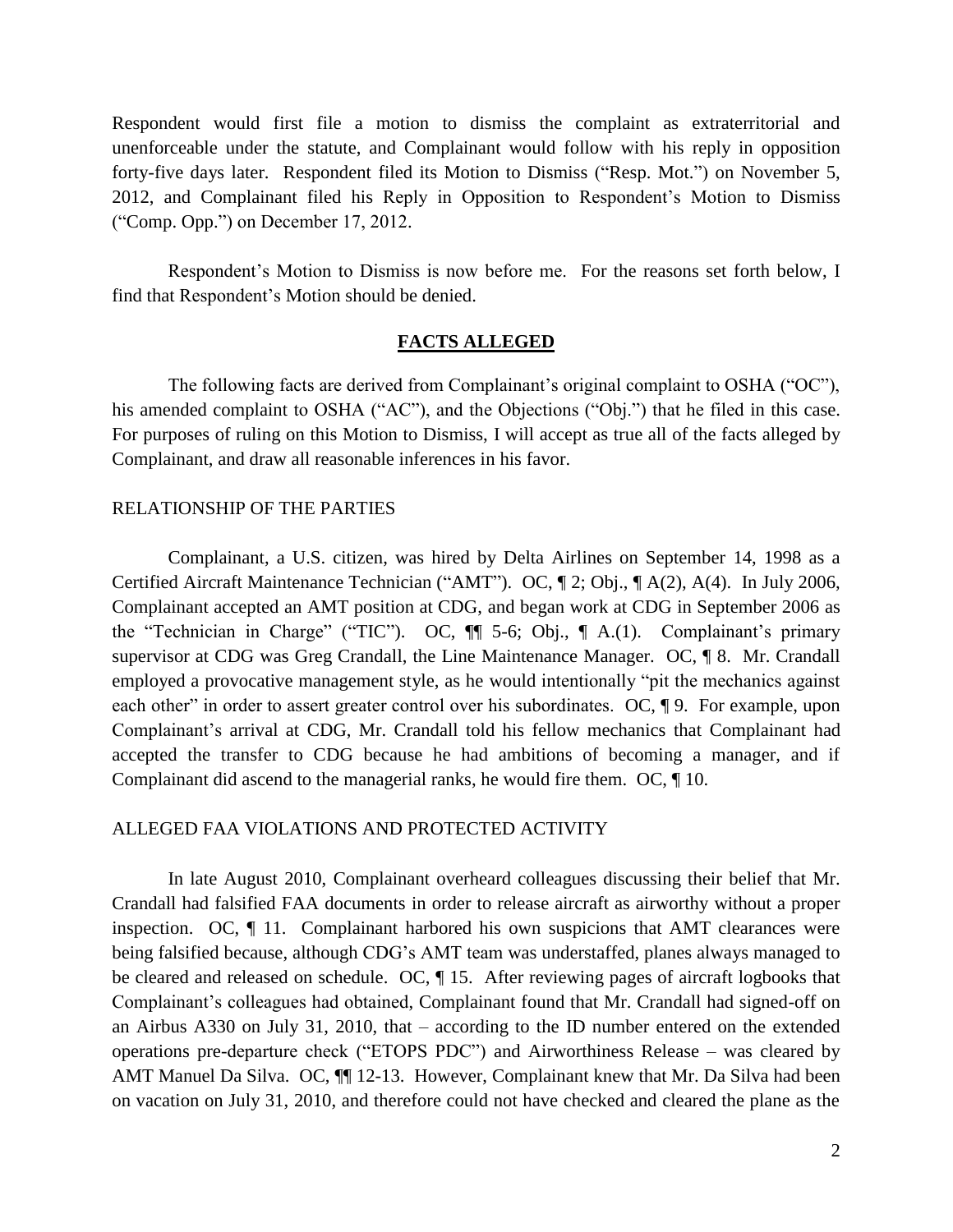form indicated. OC, ¶ 13. Mr. Crandall is not a certified AMT, and therefore is not qualified to inspect, repair or clear aircraft for operation on his own. OC, ¶ 14. Complainant believes that the July 31, 2010 log entry proves that Mr. Crandall falsified FAA documents in order to release aircraft without FAA-mandated safety checks, thereby violating FAA regulations.<sup>1</sup> AC, 2-3.

Complainant first reported this misconduct to his direct supervisor, Daniel Garcia, who relayed his allegations to John O'Donnell, Delta's Regional Manager for Europe. OC, ¶ 16. When no corrective action followed, Complainant emailed the FAA's Aviation Safety Hotline – which is operated in the United States – on August 29, 2010. OC,  $\P$  19. Also on August 29, 2010, Complainant called Delta's Safety and Compliance Department – also located in the United States – and left an anonymous message reporting Mr. Crandall's activities. OC,  $\P$  20. After two weeks passed and still no remedial action was taken against Mr. Crandall, Complainant sent an anonymous email to Mr. O'Donnell on September 14, 2010, which complained about Mr. Crandall's behavior. OC, ¶ 21. Although sent anonymously, Mr. O'Donnell asked Complainant the next day if he had authored the message, and while he did not admit to sending the email, Complainant is certain that Mr. O'Donnell knew that he was the source of the complaint. OC,  $\P$  22.

### HARASSMENT AND DENIED APPLICATIONS FOR PROMOTION

 $\overline{a}$ 

Complainant alleges that Mr. Crandall knew that Complainant was the source of the complaints, and as a result, Mr. Crandall harassed him and subjected him to a hostile work environment. OC, ¶ 22. For example, while Mr. Crandall was on leave pending Delta's investigation into his conduct, Mr. Crandall removed Complainant from the company email list to harass him, and Complainant reported this action to Mr. O'Donnell on September 27, 2010. OC, ¶ 29. Mr. Crandall was forced to resign from his position at the end of September 2010, but before his departure, he threatened Complainant, promising Complainant that there would be retaliation for reporting his conduct to management. OC, ¶¶ 31-32.

Additionally, Complainant alleges that he was passed over for numerous promotional opportunities because he reported Mr. Crandall's fraudulent behavior. AC, 1. In September 2010, for example, Complainant applied for a managerial position in Brazil for which Complainant felt he was uniquely qualified. OC, ¶ 24. Although he was the Regional Manager for Europe, Respondent gave Mr. O'Donnell final decision-making authority for filling the Brazil position, and Mr. O'Donnell ultimately did not choose Complainant for the position. OC, ¶ 24. Complainant's failed application for the Brazil position is one of eighteen unsuccessful

<sup>&</sup>lt;sup>1</sup> Specifically, Complainant's amended complaint asserts that Mr. Crandall violated 14 C.F.R. § 135.429(a), which requires that air craft be inspected by personnel that are "appropriately certified, properly trained, qualified, and authorized to do so," and 14 C.F.R. §43.12(a)(1), which prohibits falsification of FAA compliance records or reports. AC, 2-3. Additionally, Mr. Crandall's violations put Delta Airlines in violation of 14 C.F.R §135.413(b)(2) by operating aircraft without proper certificates of airworthiness.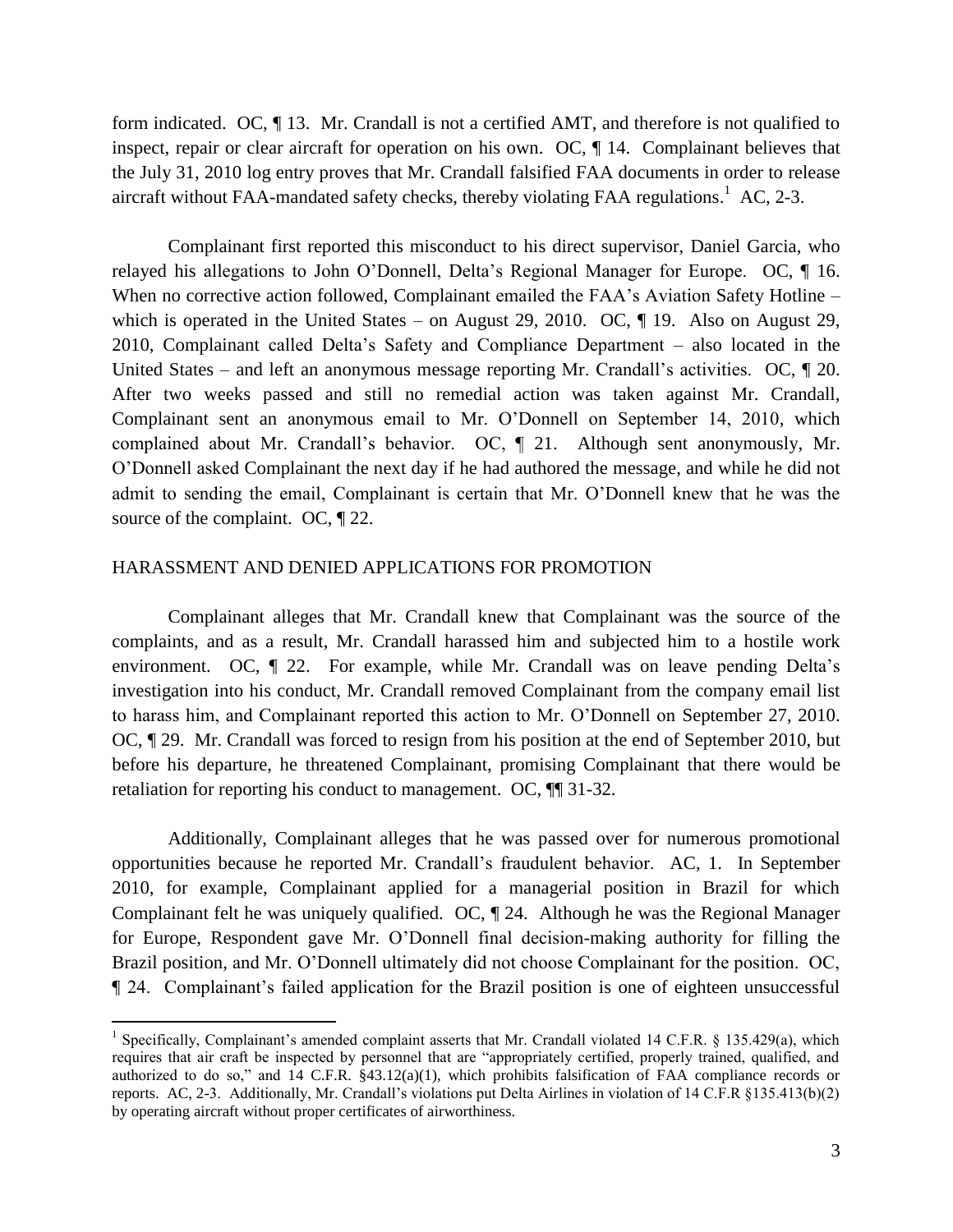applications for promotion that Complainant submitted after reporting Mr. Crandall to Delta and the FAA, most of which were for managerial positions located in the United States. OC, ¶ 58.

On October 26, 2010, Complainant emailed Tony Charaf, Delta's President of Technical Operations, to complain that he had suffered retaliation after reporting Mr. Crandall's misconduct, and specifically mentioned that he had been passed over for the Brazil job. Additionally, he expressed concern that Mr. O'Donnell was helping Mr. Crandall obtain a new position with an aircraft maintenance contract company that routinely did business with Delta. OC, ¶¶ 33-35.

### HARASSMENT BY NEW SUPERVISOR AND COMPLAINT TO HUMAN RESOURCES

In early 2011, Fabrice VanClef took over Mr. Crandall's former position as CDG's Line Maintenance Manager. OC, 1 36. Upon arriving at CDG, Mr. VanClef interviewed several of the AMTs at CDG and asked each of them for their opinion of Complainant. OC, ¶ 37. Mr. VanClef also removed Dos Santos from his responsibilities as the TIC. OC, ¶ 38. Complainant was eventually reassigned as the TIC in July 2011, but Mr. VanClef continued to suggest to Complainant that he apply for jobs away from CDG. OC, ¶ 40.

On March 19, 2011, Complainant emailed Delta's Human Resources Office ("HR") to complain of the retaliation that he had suffered since reporting Mr. Crandall's fraudulent actions, but Delta's HR representative (Rosa Maria Azanedolopez) told Complainant that he was just being paranoid. OC, ¶¶ 40, 43.

# REPORTING COWORKER MISCONDUCT AND SUBSEQUENT HARASSMENT

While serving as the TIC on July 2, 2011, Dos Santos assigned a fellow AMT, Clement Audeguy, to shut down the Auxiliary Power Unit ("APU") on an aircraft, but Mr. Audeguy refused. OC, ¶ 44. The supervisor at Delta's Customer Service Department (Bruno Navarro) inquired as to the cause of the delay in shutting down the APU, and Complainant reported that Mr. Audeguy had refused his orders, and Complainant therefore had to shut down the APU himself. OC,  $\P$  46. Following this incident, Mr. Audeguy sent Complainant harassing text messages that called him names, but when Complainant reported the harassment to Mr. O'Donnell, Ms. Azanedolopez, and Mr. VanClef, his complaints were not taken seriously. OC, ¶ 48. In fact, Mr. O'Donnell initially accused Complainant of falsely reporting Mr. Audeguy, and only later assured Complainant that Mr. Audeguy would be disciplined for his behavior. OC, ¶¶ 48-49.

After reporting Mr. Audeguy, Complainant alleges that he has suffered continued harassment from his supervisor and coworkers. OC,  $\parallel$  50. For example, several of his coworkers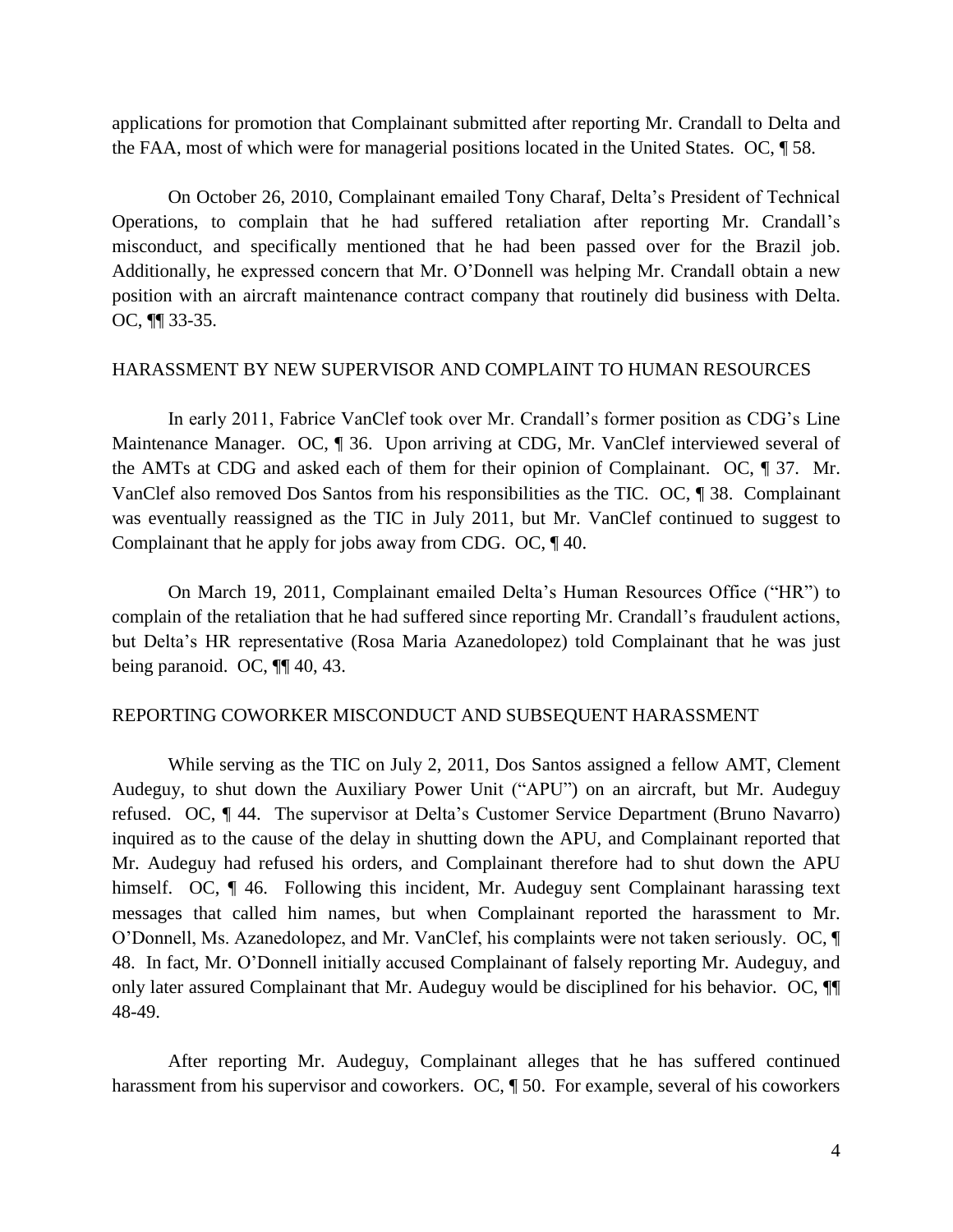derided him at staff meetings, calling him a liar and a troublemaker, and Mr. VanClef did nothing to dissuade them. OC, ¶ 51. Additionally, in September 2011, Mr. VanClef issued Complainant a "journal entry" (a form of discipline) because Complainant signed-off on the same aircraft multiple times, even though other AMTs have made this mistake and did not receive discipline for it. OC, ¶ 55.

### **Legal Standard**

### *Dismissal Standard*

The parties have jointly asked me to resolve, before they expend the time and money associated with conducting discovery and a trial on the merits, the issue of whether Dos Santos may avail himself of the protections afforded by 49 U.S.C. § 42121 in light of the fact that he was living and working in a foreign country at all times relevant to his alleged protected activity. However, as Complainant correctly notes in his opposition to Respondent's motion, Respondent has neglected to cite the express statutory provision or other authority on which it relies for dismissal of the instant complaint. Comp. Opp., 2.

Dismissal of whistleblower complaints without a hearing may be appropriate under the summary disposition provisions of OALJ's rules, 29 C.F.R. §§ 18.40 and 18.41, or, less frequently, under Rule 12 of the Federal Rules of Civil Procedure. *See* 29 C.F.R. 18.1(a) ("The Rules of Civil Procedure for the District Courts of the United States shall be applied in any situation not provided for or controlled by these rules, or by any statute, executive order or regulation.")

Given the early stages of this litigation, I find that the summary disposition procedures of §§ 18.40 and 18.41 are wholly inappropriate with respect to the issue raised by the parties. I further find, however, that review of the issue at this juncture is warranted inasmuch as it does not appear to have been considered or decided in any prior case and a ruling in favor of Respondent would obviate the need for a hearing. I will therefore determine whether Dos Santos' complaint should be dismissed under Fed. R. Civ. P. 12.

Dos Santos suggests that, to the extent Delta is seeking dismissal based on lack of subject-matter jurisdiction under Fed. R. Civ. P. 12(b)(1), subject-matter jurisdiction clearly exists here inasmuch as such jurisdiction is established "when the parties are properly before it, the proceeding is of a kind or class which the court is authorized to adjudicate, and the claim set forth in the paper writing invoking the court's action is not obviously frivolous." *Ibid*. citing *Sasse v. U.S. Dept. of Justice*, ARB No. 99-053, ALJ No. 1998-CAA-007, slip op. at 3 (ARB Aug 31, 2000). I agree. Delta does not dispute that it is properly before me as a party, this AIR21 whistleblower proceeding is a type of case which I am authorized to adjudicate, and the claim set forth in the complaint invoking jurisdiction "is not obviously frivolous." *Sasse v. U.S. Dept. of Justice*, *supra*, slip op. at 3. Dismissal under Rule 12(b)(1) is thus not appropriate.

Citing the ARB's decision in *Sylvester v. Parexel Int'l LLC*, ARB No.07-123, ALJ No. 2007-SOX-00039 (ARB May 25, 2011), Complainant also notes that the heightened pleading standards in Federal courts do not apply here, and motions to dismiss whistleblower complaints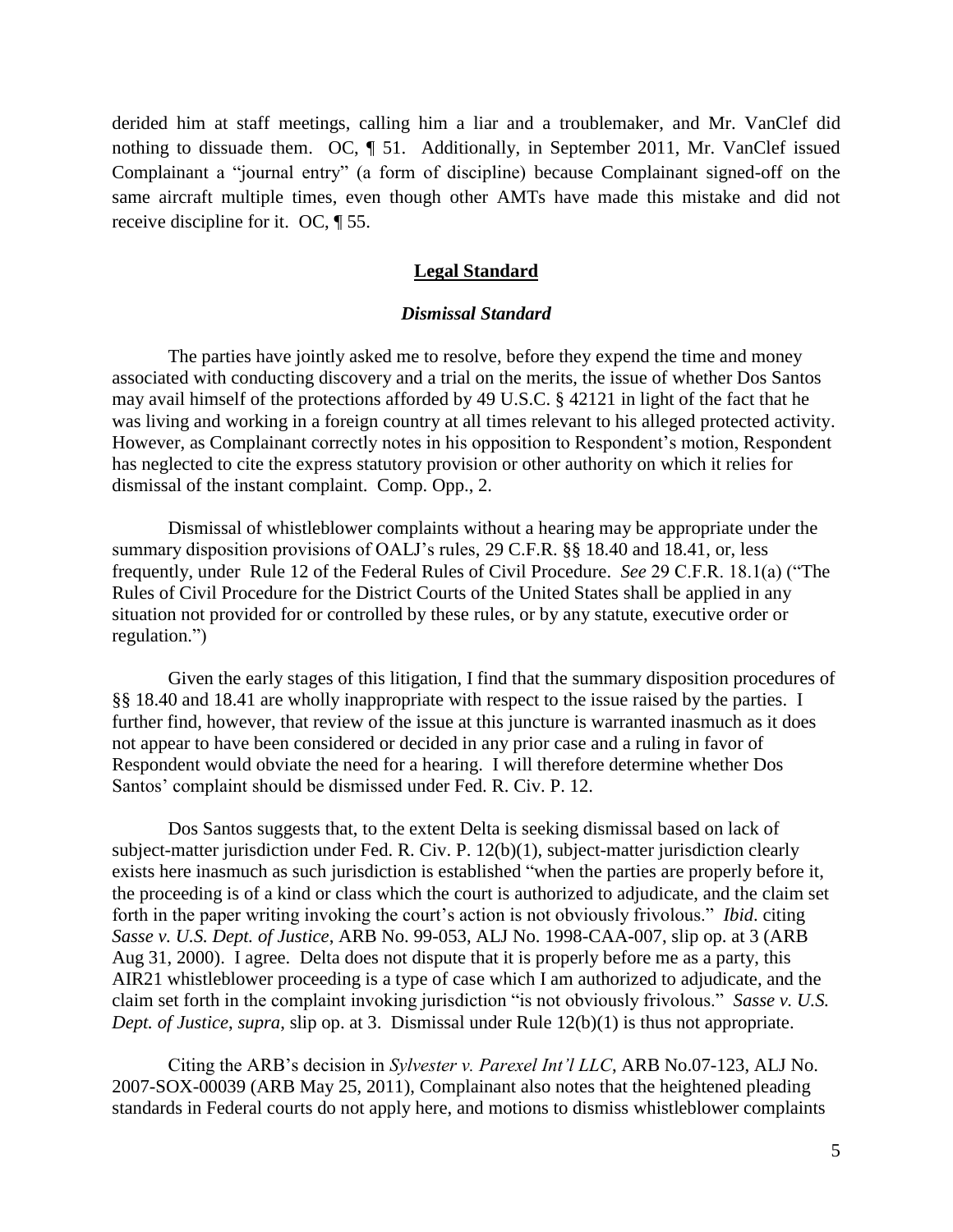under Fed. R. Civ. P. 12(b)(6) for failure to state a claim upon which relief may be granted are highly disfavored. In that case, brought under the whistleblower provisions of Section 806 of the Sarbanes-Oxley Act (SOX), 18 U.S.C. § 1514A, the Board stated that "SOX claims are rarely suited for Rule 12 dismissals" inasmuch as they "involve inherently factual issues such as 'reasonable belief' and issues of 'motive.'" *Id*., slip op. at 13. However, the Board clearly recognized that "ALJs are entitled to manage their caseloads and decide whether a particular case is so meritless on its face that it should be dismissed in the interests of justice," *ibid*., leaving open the application of Fed. R. Civ. P. 12(b)(6) as a vehicle for dismissing complaints.

In considering dismissal under Rule  $12(b)(6)$ , I note that the initial pleading requirements for AIR21 whistleblower complaints are relatively minimal. Applicable regulations state: "No particular form of complaint is required, except that a complaint must be in writing and should include a full statement of the acts and omissions, with pertinent dates, which are believed to constitute the violations." 29 C.F.R. § 1979.103(b). The allegations raised in the complaint are sufficient to establish a prima facie case of retaliation "if the complaint on its face, supplemented as appropriate through interviews of the complainant, alleges the existence of facts and either direct or circumstantial evidence to meet the required showing . . . . " 29 C.F.R. § 1979.103(b)(2). If a complainant subsequently seeks review of an unfavorable decision by OSHA, he must file written objections and a request for hearing with OALJ, 29 C.F.R. § 1979.106(a), and ALJs are thereafter obligated to "freely grant parties the opportunity to amend their initial filings to provide more information about their complaint . . . ." *Sylvester*, *supra*, slip op. at 13. Dismissal of a whistleblower complaint for failure to state a claim may then be granted only as "a last resort." *Ibid*.

## *Prima Facie Case under § 42121*

Section 42121 prohibits air carriers, contractors, and their subcontractors from discharging or otherwise discriminating against any employee with respect to the employee's compensation, terms, conditions, or privileges of employment because the employee:

provided, caused to be provided, or is about to provide (with any knowledge of the employer) or cause to be provided to the employer or Federal Government information relating to any violation or alleged violation of any order, regulation, or standard of the Federal Aviation Administration or any other provision of Federal law relating to air carrier safety under this subtitle [subtitle VII of title 49 of the United States Code] or any other law of the United States …

49 U.S.C. § 42121(a)(1). To state a claim under Section 42121, a complainant must allege the existence of facts and evidence to make a prima facie showing that: (1) he engaged in protected activity; (2) his employer knew that he engaged in the protected activity; (3) he suffered an unfavorable ("adverse") personnel action; and (4) the protected activity was a contributing factor in the unfavorable personnel action. *Clemmons v. Ameristar Airways, Inc.*, ARB Nos. 05-048, 05-096, ALJ No. 2004-AIR-11, slip op. at 6 (ARB June 29, 2007) (citing 49 U.S.C. § 42121(b)(2)(B)(i); 29 C.F.R. § 1979.104(b)(1)).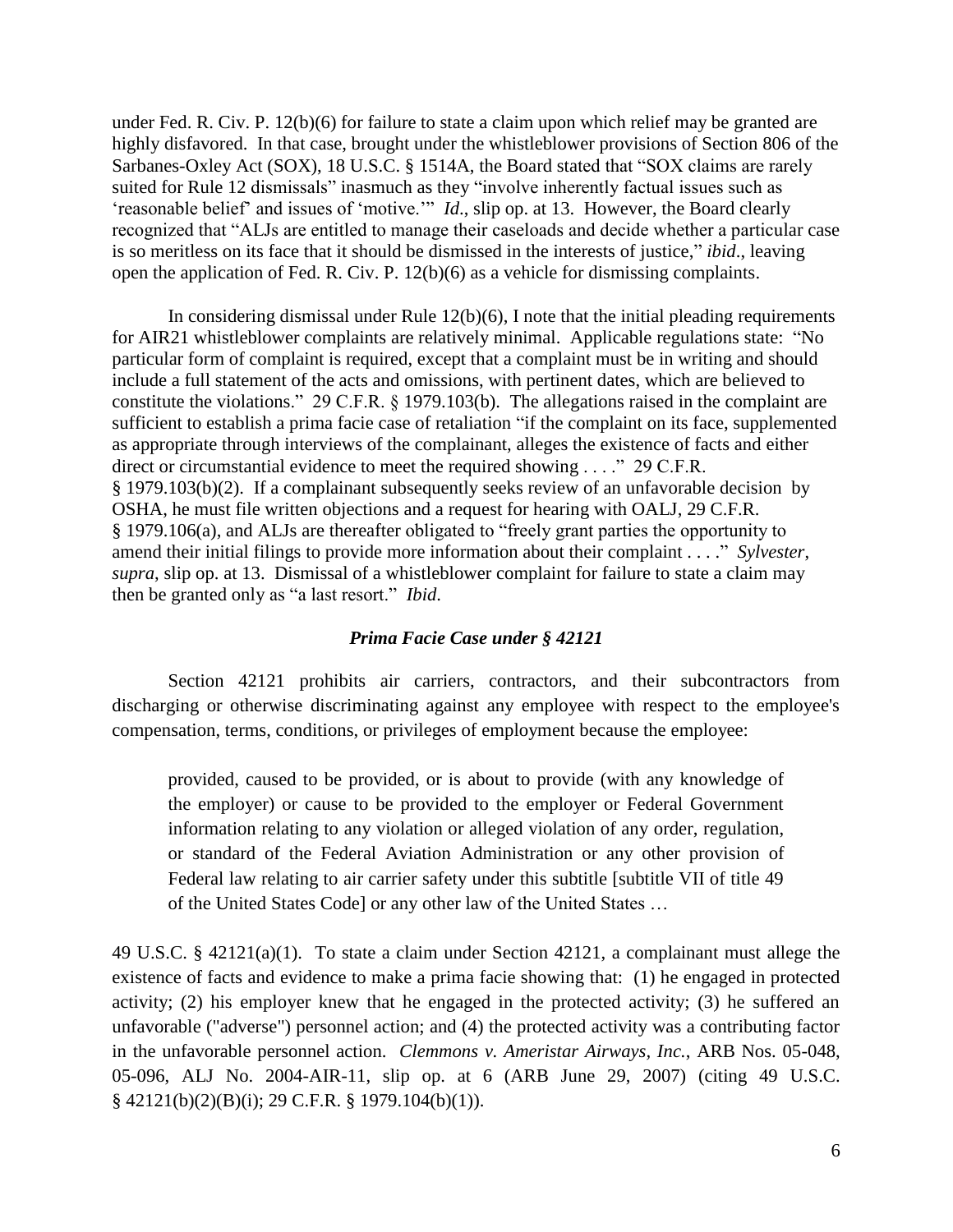As the Administrative Review Board ("ARB" or "the Board") clarified in *Williams v. American Airlines, Inc.*, ARB No. 09-018, ALJ No. 2007-AIR-4, slip op. at 15 (ARB Dec. 29, 2010), AIR21's whistleblower protection provision protects against more than just "tangible" employment actions, and covers all "unfavorable employment actions that are more than trivial, either as a single event or in combination with other deliberate employer actions alleged." While Section 42121's protections ordinarily do not cover isolated trivial employment actions that cause only *de minimis* harm, "an employer should never be permitted to deliberately single out an employee for unfavorable employment action as retaliation for protected whistleblower activity." *Id.*; *see also* 29 C.F.R. § 1979.102(b) (an air carrier violates Section 42121 if it intimidates, threatens, restrains, coerces, or blacklists an employee because of protected activity).

### **Respondent's Motion to Dismiss**

Respondent's Motion to Dismiss relies exclusively on the argument that Complainant has failed to state a claim under AIR21 because "Section 42121 does not apply extraterritorially to employees employed outside the United States." Resp. Mot., 4. Relying on three U.S. Supreme Court decisions, but principally *Morrison v. National Australian Bank, Ltd.*, 130 S. Ct. 2869 (2010) ("*Morrison*"), Respondent explains that the presumption against extraterritoriality is a canon of statutory construction which provides that "a federal statute applies only domestically is presumed unless the language of the statute 'clearly expresses' that it is intended to apply outside the U.S." *Id.* at 18.

Applying this presumption to the text of AIR21's whistleblower protection provision, Respondent concludes that "Section 42121 does not apply to foreign-based employees" because "nowhere in Section 42121 is there even an implicit statement that would suggest … that Congress intended for it to apply extraterritorially to employees working outside the United States." *Id.* at 33-34. In support of this conclusion, Respondent points to other provisions in AIR21 that explicitly permit extraterritorial application of the statute, Congress' silence as to Section 42121's applicability to foreign-based employees in AIR21's legislative history, and the procedural provisions of Section 42121, which Respondent claims "confirm that it was not intended to apply to foreign-based employees." *Id.* at 39-45. Respondent also rebuts Complainant's argument in his Objections that AIR21's definition of "air carrier" – which includes U.S. citizens that undertake to provide "foreign air transportation" – evidences Congress' intent for Section 42121 "to apply to employees working for an air carrier that provides foreign air transportation." Obj., ¶ B.(2); Resp. Mot., 34-35. Dismissing this argument as based on "boilerplate" language, Respondent cites several U.S. Supreme and appellate court decisions that have rejected similar definition-based arguments, and asserts that Section 42121's coverage of air carriers that fly internationally "says nothing about whether Section 42121 would apply to *an employee who is employed in a foreign country*." Resp. Mot., 37-38 (emphasis in original).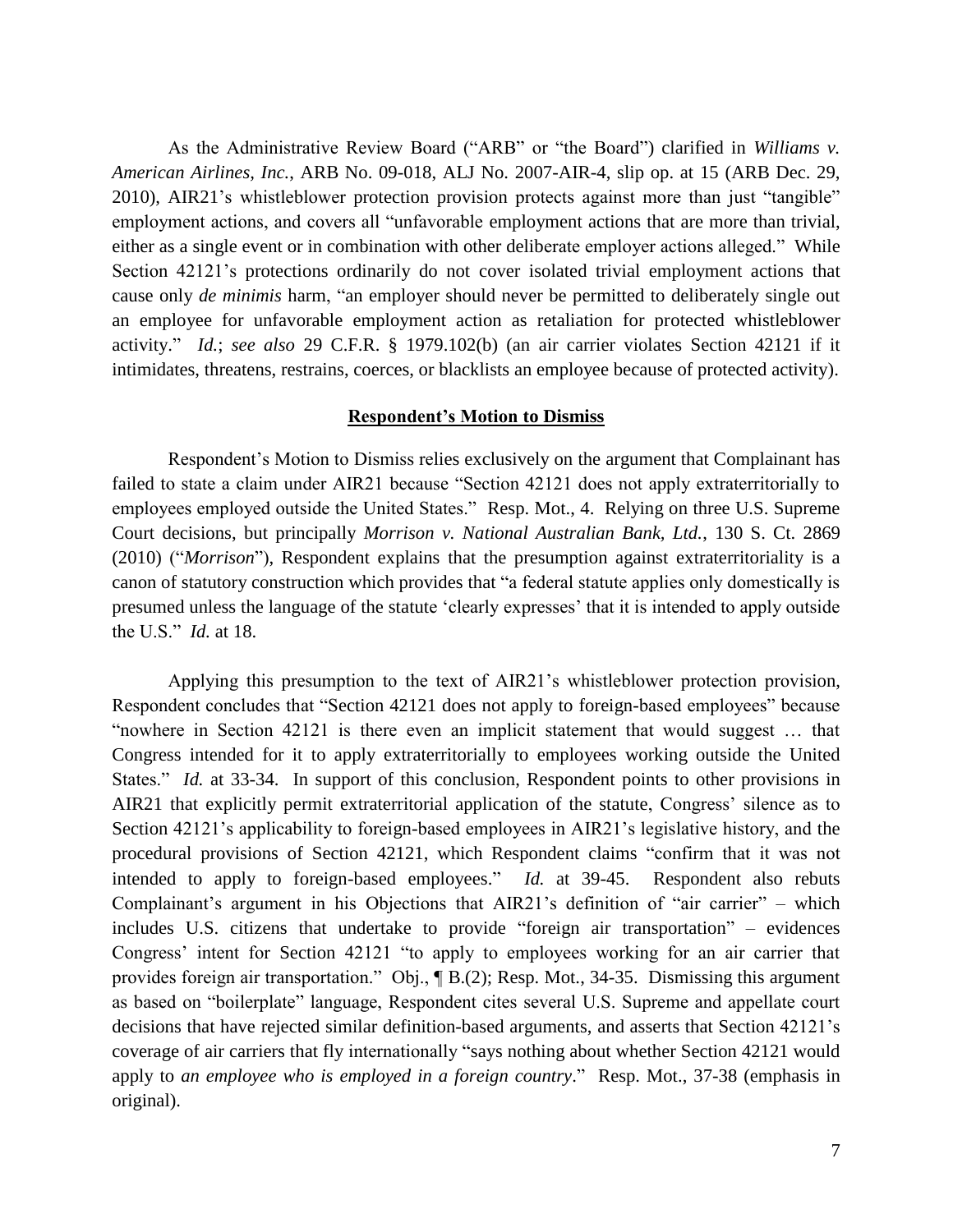Having concluded that Section 42121's protections are not extended to "foreign-based employees," Respondent goes on to reject Complainant's assertions in his Objections that his complaint does not require extraterritorial application of the statute because Complainant's "protected conduct and Delta's retaliatory actions occurred within the territorial jurisdiction of the United States." Obj., ¶ B.(11). Respondent contends that Complainant's theory is foreclosed by *Morrison*'s rejection of "the effort to use those U.S.-contact facts to circumvent the presumption against extraterritorial application of a federal statute," and criticizes Complainant's argument as an attempt "to create a legal framework whereby Section 42121 may or may not apply to foreign-based employees depending upon the facts relied upon by the particular employee in question." Resp. Mot., 47-48.

Moreover, Respondent argues that the facts that Complainant contends connect his claim with the territorial United States – his reporting of FAA violations to U.S.-based persons at the FAA and Delta, and the decisions made by U.S.-based Delta officials not to promote him – are "not facts that are either necessary or important to the nature of the conduct Section 42121 seeks to address domestically." *Id.* at 49. Instead, Respondent argues that the "actual discriminatory conduct" that Section 42121 prohibits only occurs "when a decision is implemented to affect the terms and conditions of employment." *Id.* at 51. In this case, because Complainant was employed in France, "any impact on his terms and conditions of his employment … by definition occurred in France." *Id.* at 50.

### **Complainant's Response in Opposition to Respondent's Motion to Dismiss**

Complainant argues in his Opposition to Respondent's motion that the extraterritorial application of AIR21 is not at issue in this case because "all requisite elements" occurred in the United States. Comp. Opp., 10. That is, "all facts directly related to [Complainant's] protected conduct and, more importantly, [Respondent's] retaliatory actions" occurred within the U.S. *Id*. Respondent's alleged retaliatory actions which occurred in the U.S. include Respondent's failure to hire and promote Complainant for several positions within the U.S. *Id.* at 16. Thus, extraterritorial application of AIR21 is not at issue here because Complainant is merely seeking application of a U.S. statute to a U.S. citizen for acts committed within the U.S. *Id.* at 11.

Complainant provides several legal arguments in support of his position. Relying on federal court and administrative law decisions, as well as administrative guidance, Complainant states that if the alleged wrongful conduct occurred within the U.S., then extraterritorial application of a statute is not implicated, regardless of whether some offending conduct also occurred outside U.S. territory. *Id.* at 11. For example, in *O'Mahony v. Accenture Ltd.*, the court did not need to address the extraterritorial application of SOX §1514A "because the alleged wrongful conduct by the Defendants giving rise to the claim occurred within the United States." 537 F. Supp. 2d 506, 515 (S.D.N.Y. 2008); Comp. Opp., 11. In *Sec. Investor Prot. Corp. v.*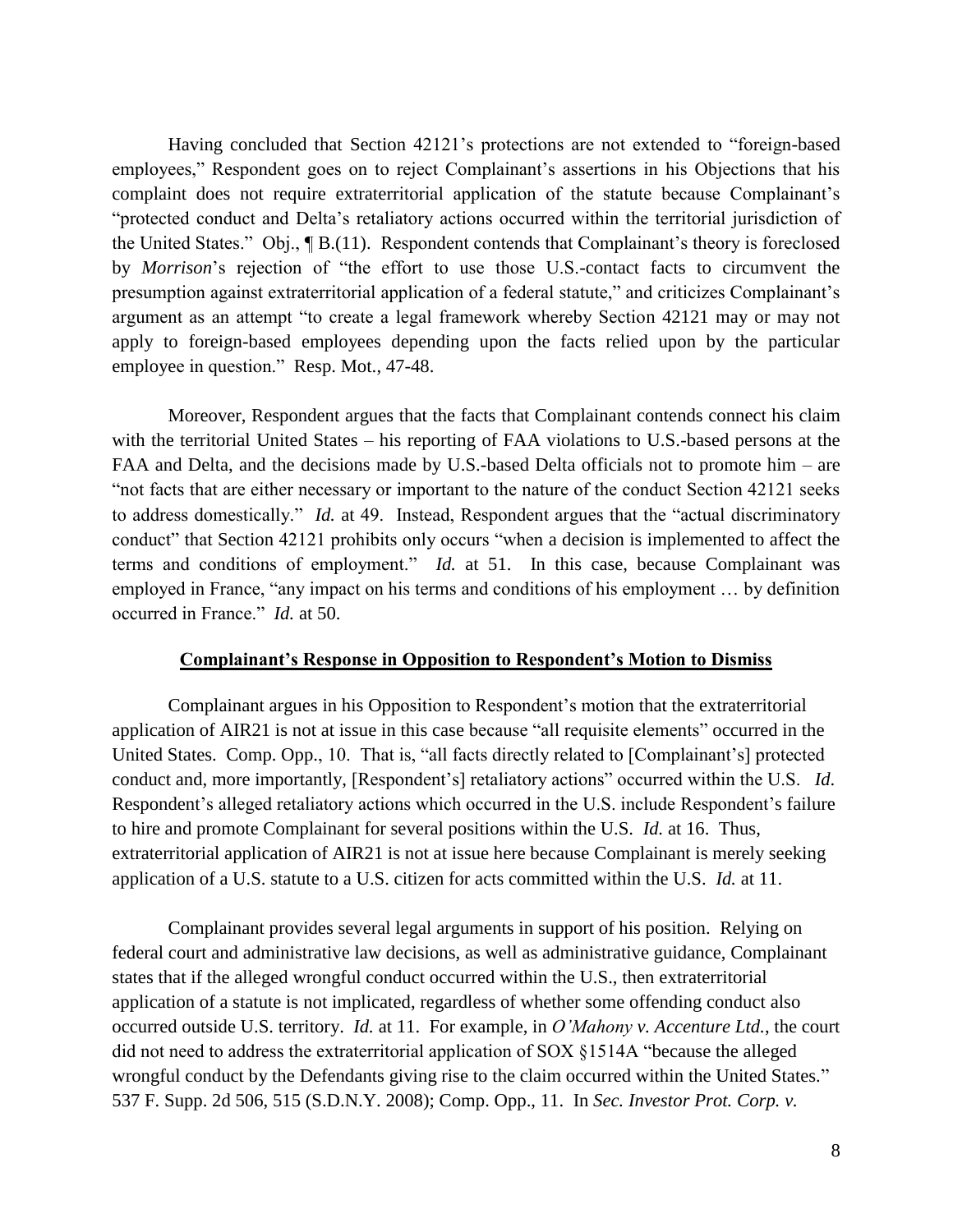*Bernard L. Madoff Inv. Sec. LLC*, the court similarly stated that the extraterritoriality of a statute is not implicated if "the acts or objects upon which the statute focuses are located in the United States, . . . even if other activities or parties are located outside the United States." 480 B.R. 501, 523-24 (Bankr. S.D.N.Y. 2012); Comp. Opp., 13. Here, Respondent's management in the U.S. decided not to hire and promote Complainant to seventeen different positions within the U.S. Comp. Opp., 16-17.

Complainant, in the alternative, argues that AIR21 applies extraterritorially. Complainant first makes a textual argument that because the definition of "air carrier" includes "foreign air transportation," the plain language of the statute shows that AIR21 applies extraterritorially. Comp. Opp., 21-22. Complainant rejects Respondent's argument that this is just "boilerplate" language, and states that the Federal Aviation Act specifically defines "foreign air transportation," but the definitions of "foreign commerce" cited by Respondent are general definitions. Moreover, the Federal Aviation Act clarifies that the Act applies *internationally*, not merely interstate. Comp. Opp., 24.

Complainant also argues that the legislative history shows Congress intended for AIR21 to apply extraterritorially. Congress intended for AIR21 to provide airline employees a statutory whistleblower protection to ensure safe air travel for U.S. citizens. Comp. Opp., 25. Thus, if AIR21 "does not protect employees of air carriers who blow the whistle regarding the safety of aircraft returning to the United States from abroad, then the purpose of AIR21 would be lost and Congressional intent ignored." *Id.*

### **Discussion**

The issue of whether AIR21's whistleblower provision protects employees of a covered air carrier when they are stationed overseas has not previously been decided.<sup>2</sup> Accordingly, my inquiry as to whether Section 42121 protects employees from retaliation where at least some of the relevant conduct occurred outside the territorial United States is a question of first impression.

From the arguments proffered in Complainant's Objections and Opposition, and Respondent's Motion to Dismiss, the parties appear to agree that the two-part test announced in *Morrison* is relevant to this inquiry, although they disagree as to how the *Morrison* test should be applied to § 42121 and the facts of the instant complaint. I therefore begin with a review of the *Morrison* decision, the test it created, and federal courts' subsequent application of the *Morrison*  test to cases arising under various statutes. Particularly, the ARB's decision in *Villanueva v.* 

<sup>&</sup>lt;sup>2</sup> Parties do not to dispute that Delta Airlines is a covered air carrier under 49 U.S.C. § 42121 and 49 U.S.C. § 40102(a)(2), nor do they dispute that Complainant has been an employee of Delta Airlines since September 1998. Obj., ¶ A.(1-2); Resp. Mot.. 3-4.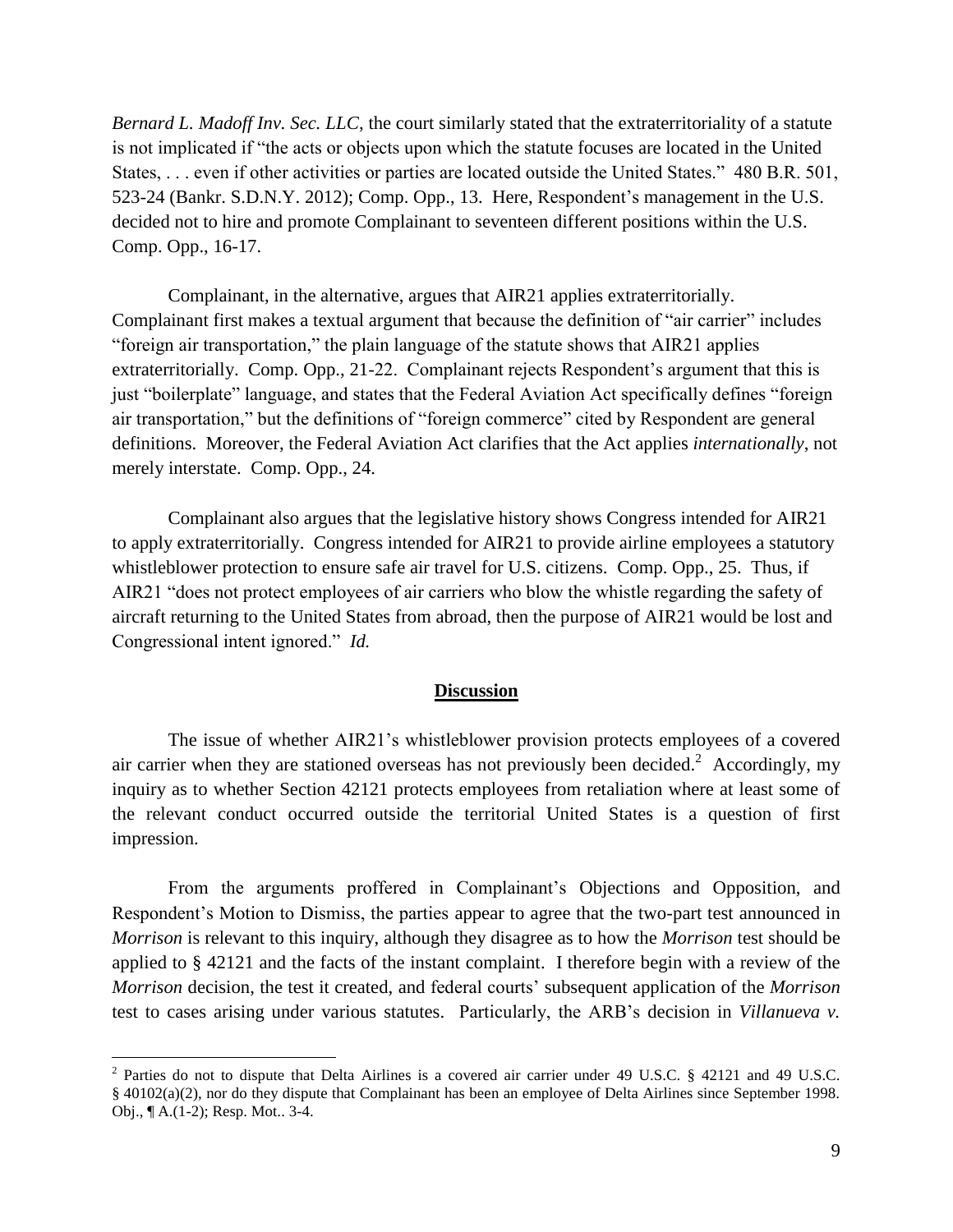*Core Laboratories, NV*, ARB No. 09-108, ALJ No. 2009-SOX-6 (ARB Dec. 22, 2011) (*en banc*) ("*Villanueva*") is instructive, as it applied the *Morrison* test to a complaint arising under the whistleblower protection provision of the Corporate and Criminal Fraud Accountability Act of 2002, Title VIII of the Sarbanes-Oxley Act (SOX), 18 U.S.C.A. § 1514A.

## THE *MORRISON* DECISION AND ITS TWO-PART TEST

In *Morrison*, a group of Australian citizens that owned shares in an Australian bank sued the bank and its American subsidiary – a mortgage servicing company – after the bank wrote down the value of the subsidiary's assets, causing the bank's share prices to fall. Claiming that officers of the subsidiary had utilized manipulated financial models to misrepresent the value of its mortgage services, and that the bank was aware of the subsidiary's deceptive practices, the Australian shareholders brought their action under Section 10(b) of the Securities Exchange Act of 1934 ("the Exchange Act"). Because the case hinged upon a purchase of securities by Australian investors that took place entirely in Australia, the Supreme Court accepted the case to determine "whether § 10(b) of the Securities Exchange Act of 1934 provides a cause of action to foreign plaintiffs suing foreign and American defendants for misconduct in connection with securities traded on foreign exchanges."<sup>3</sup> Morrison, 130 S.Ct. at 2875. Using a new two-step test, the Court ultimately found in the negative, concluding that Petitioners failed to state a claim on which relief could be granted because §10(b) does not apply extraterritorially, and the fraud alleged in the complaint did not occur domestically. *Id.* at 2888.

# *MORRISON* TEST STEP 1: DOES THE STATUTORY PROVISION REACH EXTRATERRITORIAL CLAIMS?

First, the *Morrison* Court examined whether Section 10(b) applies to extraterritorial claims, and as Respondent recounts in its Motion, the Court began by rejecting the Second Circuit's established test for making such a determination. *See* Resp. Mot., 25-28. To determine if a statute that is otherwise silent as to its extraterritorial application covers a claim involving foreign conduct, the Second Circuit would assess "whether the wrongful conduct had a substantial effect in the United States or upon United States citizens," or "whether the wrongful conduct occurred in the United States." *Morrison,* 130 S.Ct. at 2879 (citations omitted). In short, the Second Circuit used its "conduct test" and "effects test" to determine whether Congress would have wanted the statute to apply to predominately foreign claims on a case-bycase basis. *Id.*

<sup>3</sup> The U.S. Court of Appeals for the Second Circuit described the complaint in *Morrison* as a "foreign-cubed securities class action" because it involved "(1) foreign plaintiffs suing (2) a foreign issuer in an American court for violations of American securities laws based on securities transactions in (3) foreign countries." *Morrison v. National Australia Bank Ltd.*, 547 F.3d 167, 172 (2nd Cir. 2008).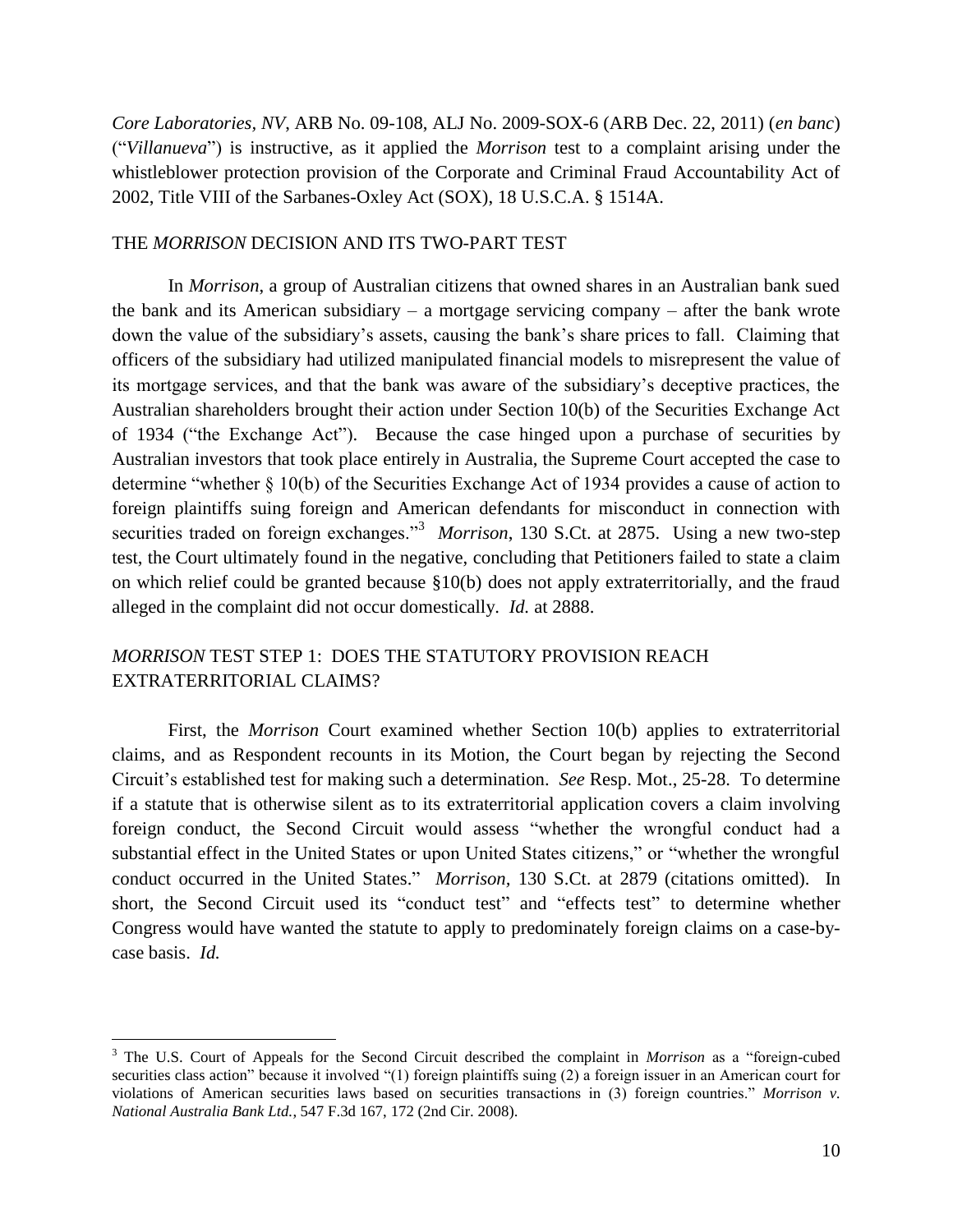Writing for the majority in *Morrison*, Justice Scalia criticized the Second Circuit's approach as having no "textual or even extratextual basis," and therefore replaced the Second Circuit's "judicial-speculation-made-law" with a bright-line rule based on the Court's wellestablished presumption against extraterritoriality. *Id.* at 2881. Citing the Supreme Court's decision in *EEOC v. Arabian American Oil Co.*, 499 U.S. 244 , 248 (1991) (*Aramco*), the Court reasserted the "longstanding principle" that "legislation of Congress, unless a contrary intent appears, is meant to apply only within the territorial jurisdiction of the United States." *Id.* Asserting that this canon of construction should be applied in all cases when ascertaining a statute's meaning, the Court stated that unless the Court can find "affirmative intention of the Congress clearly expressed to give a statute extraterritorial effect, we must presume it is primarily concerned with domestic conditions." *Morrison,* 130 S.Ct. at 2877, 2881 (citing *Aramco*, 499 U.S. at 248). Although it emphasized the primacy of the text of the statute, the Court clarified that a "clear statement" of extraterritorial effect is not required, as context and other sources of statutory meaning may be relevant in the search for the true intent of Congress. *Id.* at 2883.

Applied to the provision at issue – Section  $10(b)$  of the Securities Exchange Act – the *Morrison* Court began with a review of the text of the provision, finding that, on its face, the provision "contains nothing to suggest that it applies abroad." *Id.* at 2881. The Court then rejected each of the Petitioners' arguments that the statute expressed an "affirmative intention" of extraterritorial application. A reference to foreign commerce in the statute's definition of the term "interstate commerce" was found insufficient to overcome the presumption against extraterritoriality, as was a "fleeting" mention of foreign commerce in Congress' description of the purpose of the Exchange Act. *Id.* at 2882. Likewise rejected was Petitioners' argument that because Section 30(b) of the Exchange Act expressly limited its applicability to territorial transactions, all other provisions of the Act – including Section 10(b) – should be presumed to apply both territorially and extraterritorially. *Id.*

# *MORRISON* TEST STEP 2: GIVEN THE FACTS ALLEGED, IS EXTRATERRITORIAL APPLICATION OF THE STATUTE REQUIRED TO ENFORCE THE COMPLAINT?

Having applied the presumption against extraterritoriality and determined that Section 10(b) does not extend its protections to extraterritorial claims, the *Morrison* court next turned to Petitioners' argument that the facts alleged in their complaint constituted a "territorial" claim, and therefore enforcement of the complaint would not require extraterritorial application of the statute. *Id.* at 2883. As support for that argument, Petitioners primarily noted that the American subsidiary's executives who deceptively manipulated financial models were located in Florida. *Id.* Acknowledging that "it is a rare case of prohibited extraterritorial application that lacks all contact with the territory of the United States," the Court first set out to clarify when the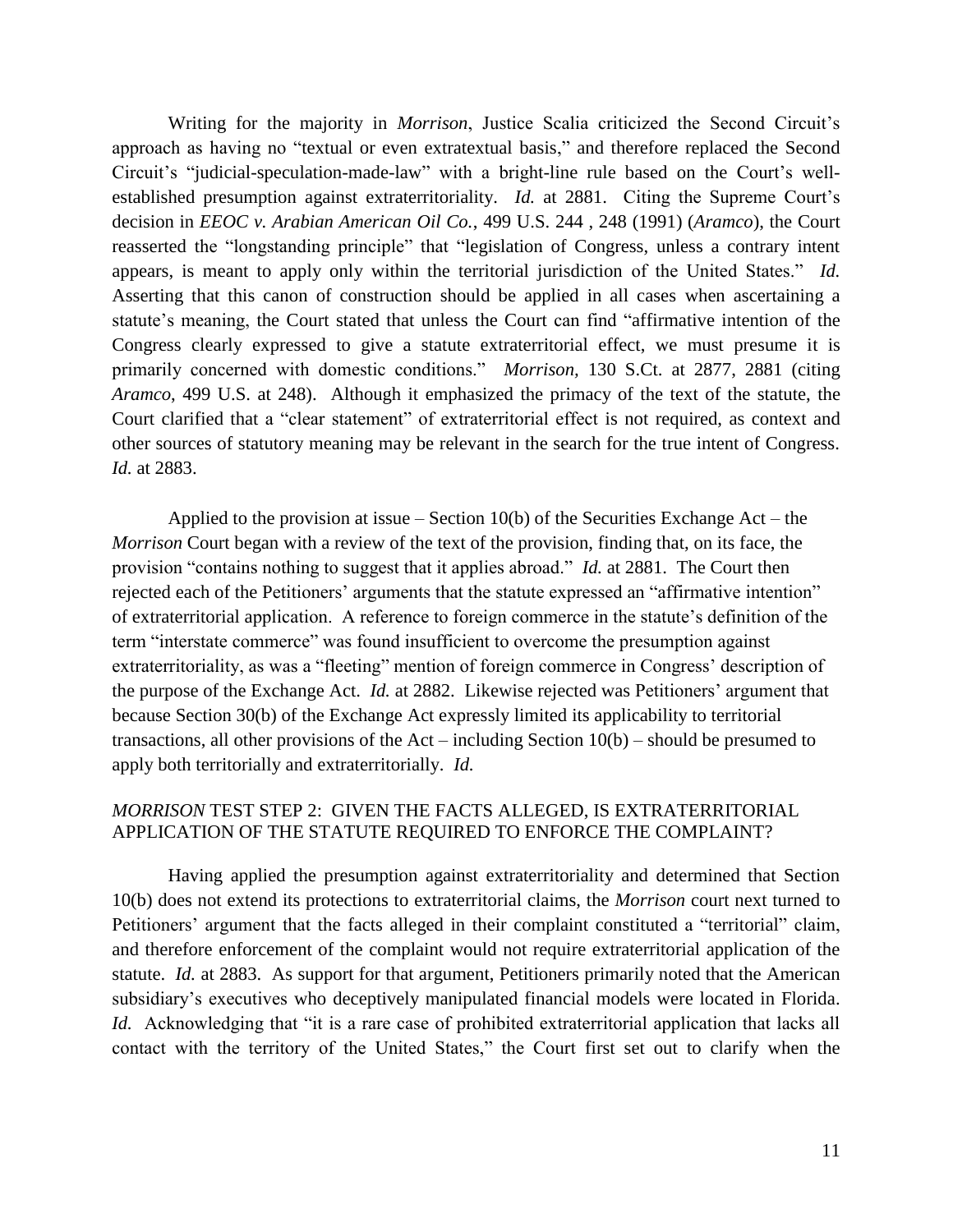"watchdog" that is the presumption against extraterritoriality "retreat[s] to its kennel"  $-$  or, more simply stated, when a claim alleging conduct that occurred both within and outside of the territorial United States is considered "territorial" or "extraterritorial" for purposes of Section 10(b). *Id.* at 2884.

To draw the line between "domestic" and "foreign" claims, the Court followed the approach taken in the *Aramco* decision, and identified the "focus of congressional concern" in enacting the statute. *Id.* Where *Aramco* found that the focus of congressional concern in passing Title VII of the Civil Rights Act of 1964, 42 U.S.C. 2000e, et seq. ("Title VII"), was the "domestic employment relationship," the *Morrison* Court used "the same mode of analysis" to find "that the focus of the Exchange Act is not upon the place where the deception originated, but upon purchases and sales of securities in the United States," because "purchase-and-sale transactions are objects of the statute's solicitude." *Id.* In other words, because domestic transactions are what Congress sought to regulate in passing the Exchange Act, and because the statute aims to protect parties to those transactions, Section 10(b) only applies to "transactions in securities listed on domestic exchanges, and domestic transactions in other securities.<sup>55</sup> *Id.* After establishing this "transactional test" for evaluating the territoriality of a Section 10(b) claim, the Court swiftly dismissed Petitioners' claim as not falling within that focus because the case "involve[d] no securities listed on a domestic exchange, and all aspects of the purchases complained of by those petitioners who still have live claims occurred outside the United States." *Id.* at 2888.

## APPLYING THE *MORRISON* TEST TO CLAIMS ARISING UNDER THE RICO ACT

 $\overline{a}$ 

Since the *Morrison* decision, federal courts have applied the *Morrison* test to claims arising in non-transactional matters, and in particular, several courts have applied the *Morrison*  test in cases arising under the Racketeer Influenced and Corrupt Organizations Act (RICO), 18 U.S.C. § 1962 $(c)$ . A review of these decisions reveals that district courts have had little trouble

<sup>&</sup>lt;sup>4</sup> In its Motion, Respondent twice quotes Justice Scalia's memorable declaration that "the presumption against extraterritorial application would be a craven watchdog indeed if it retreated to its kennel whenever some domestic activity is involved in the case." Resp. Mot., 28, 48. While the Justice's point is well-taken, its usefulness in identifying the line between "territorial" and "extraterritorial" claims is limited, for the presumption against extraterritorial application would be an equally reckless watchdog if it launched a full attack whenever some foreign activity is alleged in a complaint. *See also Mitsui O.S.K. Lines, Ltd. v. Seamaster Logistics, Inc.,* No. 11–2861 SC, 2012 WL 1657108, \*5 (N.D.Cal. May 10, 2012) (not reported) (explaining that *Morrison* held "that 'some domestic activity' will not save an otherwise extraterritorial RICO claim—not that any international activity will doom an otherwise domestic claim.").

 $<sup>5</sup>$  The Court found evidence of the statute's "focus" evidenced in the prologue of the Exchange Act, other provisions</sup> of the Exchange Act, and the text of the Securities Act 1933, all of which suggested that Congress was exclusively concerned with regulating domestic transactions. *Morrison*, 130 S.Ct. at 2884-85. Additionally, the statute's lack of discussion of a potential conflict of laws indicated to the Court that Congress did not intend to encompass foreign transactions. *Id.* at 2885 (citing and quoting *Aramco*, 499 U.S. at 256).

 $6$  RICO, 18 U.S.C. § 1962(c), prohibits "any person employed by or associated with any enterprise engaged in ... interstate or foreign commerce, to conduct or participate, directly or indirectly, in the conduct of such enterprise's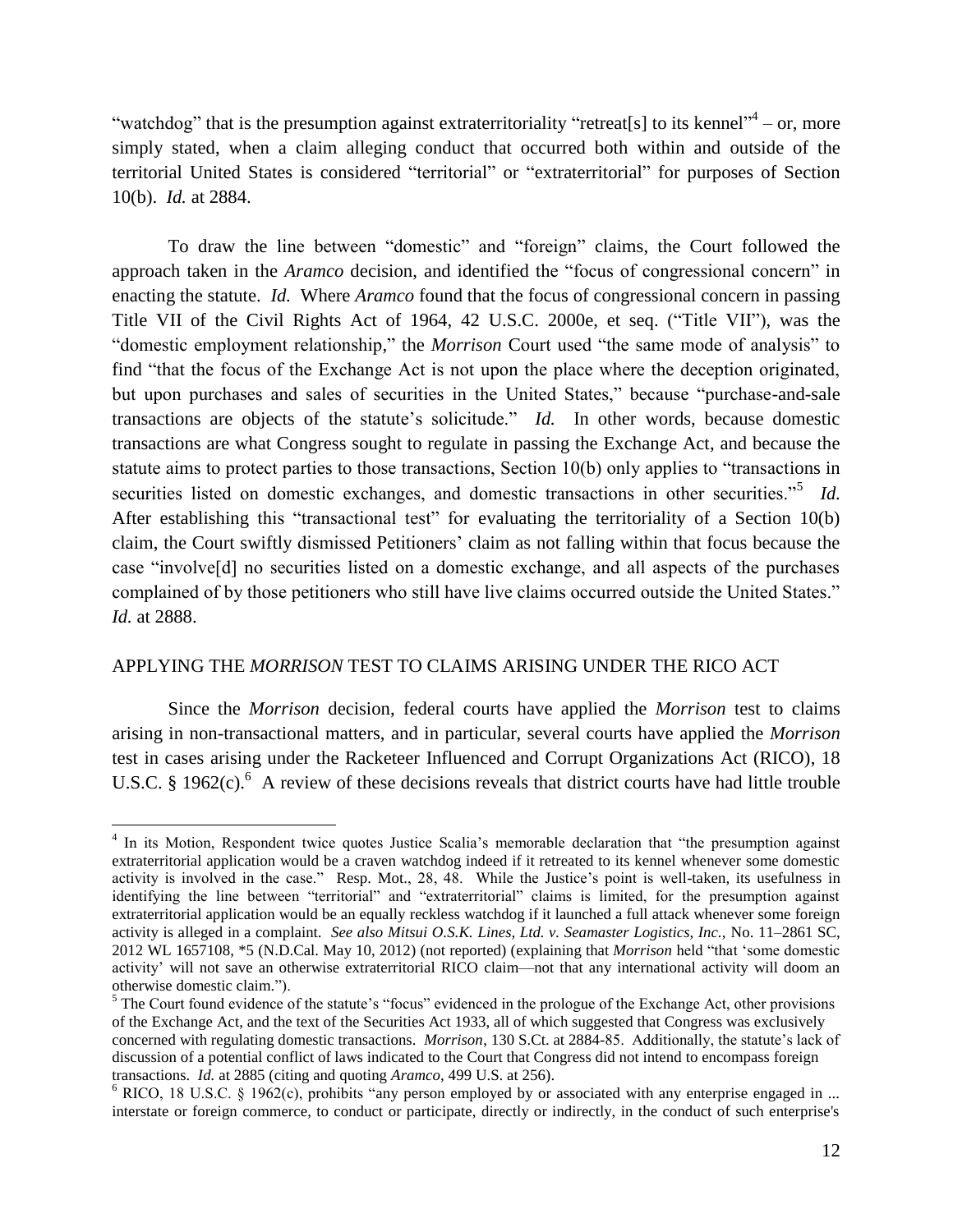applying *Morrison*'s first step, and have uniformly held that because the text of RICO is silent as to its extraterritorial application, the presumption of extraterritoriality dictates that RICO does not extend protection to "extraterritorial" claims. *See Mitsui O.S.K. Lines, Ltd. v. Seamaster Logistics, Inc.*, No. 11–2861 SC, 2012 WL 1657108, \*3 (N.D.Cal. May 10, 2012) (not reported) ("*Mitsui"*) (following the lead of a "half-dozen courts" in finding that under the first step of the *Morrison* test, the presumption against extraterritoriality prohibits application of the statute to foreign claims). However, the courts' application of *Morrison*'s second step to the facts of the complaints before them has led to inconsistent interpretations from court-to-court regarding which RICO claims require extraterritorial application of the statute and which do not. Illustrative of this confusion are two recent district court decisions, issued within four days of each other, in which the courts established different tests for distinguishing territorial and extraterritorial RICO claims because of their diverging views as to what Congress' "focus" was when it enacted RICO. *See Mitsui,* No. 11–2861 SC, 2012 WL 1657108; *Chevron Corp. v. Donziger*, No. 11 Civ. 0691(LAK), 2012 WL 1711521, (S.D.N.Y. May 14, 2012) (not reported) ("*Chevron Corp.*").

In *Mitsui*, a Japanese ocean shipper that operated between foreign and U.S. ports brought a RICO suit against several "non-vessel operating common carriers," which the court described as "trucking companies that engage only in inland or 'door' carriage." *Mitsui*, 2012 WL 1657108, at \*1. The ocean shipper alleged that the trucking company-defendants "engaged in a scheme to charge [the shipper] for unnecessary or nonexistent inland carriage," wherein some of the allegedly fraudulent conduct occurred in inland China, and some occurred in the United States. *Id.* Applying the *Morrison* test, Defendants argued that RICO does not apply to extraterritorial claims, and because the claim primarily concerned conduct that occurred in China and effected the shipper in Japan, the claim required extraterritorial application of the statute and must be dismissed. *Id. Id.* at \*3. Acknowledging that "post-*Morrison* RICO cases have yet to settle on a single approach" for distinguishing between extraterritorial and territorial RICO claims, the court explained that "the challenge of applying *Morrison* in RICO cases stems from the difficulty in ascertaining where a RICO enterprise is located." *Id.* at \*4. This is a challenge that the *Morrison* Court did not have to deal with because each securities transaction is a "discrete event" that "occurs in a readily ascertained place at a readily ascertained time, whereas a RICO enterprise is a group of people." *Id.* Thus, while *Morrison* asks courts "to decide how much or what kind of domestic conduct sends the watchdog back to its kennel," the *Morrison*  decision itself is not particularly helpful, as "*Morrison* does not say" how a court should draw this distinction in non-transactional matters. *Id.* at \*3.

affairs through a pattern of racketeering activity." The statute thus requires the plaintiff to allege (1) an enterprise, (2) the conduct of the affairs of the enterprise through (3) a pattern of racketeering activity, and (4) injury to [its] business or property ... caused by the violation of Section 1962. *Chevron Corp.*, 2012 WL 1711521, at \*3(citing *Spool v. World Child Int'l Adoption Agency*, 520 F.3d 178, 184 (2d Cir.2008)).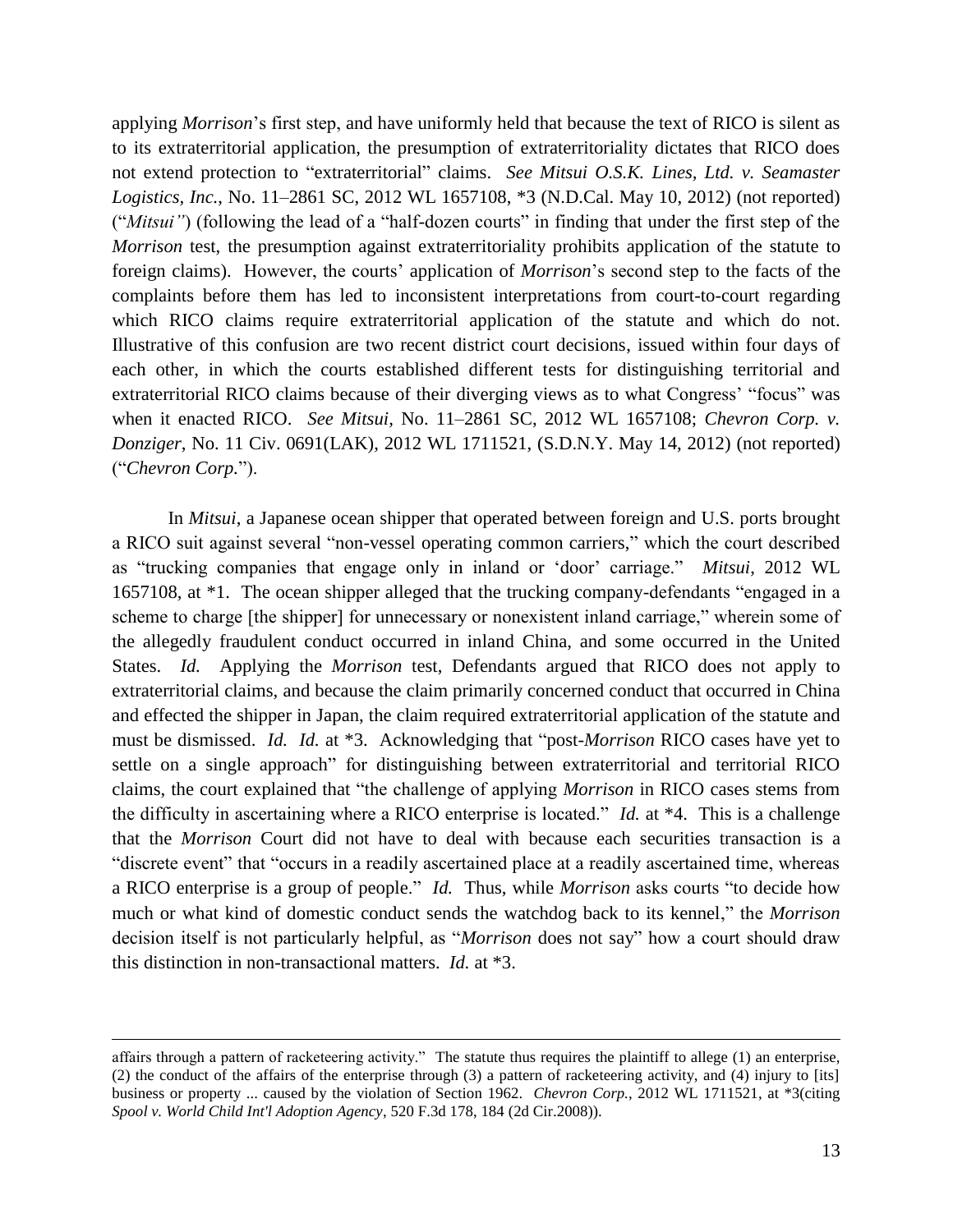Ultimately, the *Mitsui* court followed the approach taken by the district court in *European Cmty. v. RJR Nabisco, Inc.*, No. 02–CV–5771 (NGG)(VVP), 2011 WL 843957, \*5-6 (E.D.N.Y. Mar. 8, 2011), which found that the "focus" of RICO is the "enterprise," and, borrowing a test created by the U.S. Supreme Court for "ascertaining the state citizenship of a corporation for purposes of diversity jurisdiction," employed the so-called "nerve center test" to determine the geographic location of the enterprise. Recognizing the court's need for "a consistent method that cuts through extraneous matter to the heart of the issue," the *Mitsui* court lauded the "nerve center test" as "a familiar, consistent, and administrable method for determining the territoriality of RICO enterprises in cases … which blend domestic and foreign elements." *Id.* at \*5.<sup>7</sup> "Focusing on the brains rather than the brawns of the enterprise," the court found the nerve center of the alleged enterprise to be domestic, as the Defendants were all incorporated in the United States, and they "arrang[ed] the allegedly illicit shipments" in the United States. *Id.* at \*7. As such, the court found the complaint had alleged a "cross-national enterprise" involving "more than the merely incidental domestic activity" which, *Morrison* warned, would do nothing to shake the watchdog from its post." *Id.*

In contrast, the district court in *Chevron Corp.* took a different approach when considering a RICO claim that involved a scheme formulated predominantly by Americans to extort funds from Chevron Corp. (a U.S. Company) through "a pattern of racketeering activity that included acts in the United States by Americans as well as acts in Ecuador by both Americans and Ecuadorians." *Chevron Corp.*, 2012 WL 1711521, at \*4. After finding that RICO applies only to territorial claims, the court moved on to the second step of the *Morrison*  test. The court first paused to explain that limiting RICO's reach to "purely domestic enterprises" is not a workable approach because "foreign enterprises have been at the heart of precisely the sort of activities—committed in the United States—that were exactly what Congress enacted RICO to eradicate." *Id.* at \*6 (citations omitted). Additionally, the court pointed out that because the RICO enterprise is not necessarily the named defendant in a RICO case, "there is no necessary or, in many cases, even probable connection between where the RICO enterprise makes its decisions and whether the application of RICO to the racketeering activity at issue in a given case was the sort of activity with which Congress would have been concerned." *Id.* Consequently, although the location of the enterprise – whether identified by its "nerve center" or otherwise – may be relevant to determining the territoriality of some RICO claims, "its relevance, if any, would depend on the facts." *Id.* at \*7.

<sup>7</sup> In so holding, the *Mitsui* court "part[ed] ways" with previous post-*Morrison* RICO decisions which used various other factors to determine the territoriality of an instant claim, such as "the nationality of a RICO enterprise's constituent members, the location of racketeering activity, the location of 'effects,' or the location or quantity of ambiguously defined 'conduct.'" *Mistsui*, 2012 WL 1657108, at \*5 (citations omitted). Additionally, the *Mitsui* court expressly distinguished the location of the enterprise from the location of the "predicate acts," *i.e.* the pattern of racketeering activity alleged in the complaint, noting that RICO's purpose is not to "punish someone for committing a pattern of multiple criminal acts," but rather to punish "the use of such a pattern to impact an enterprise." *Id.* at \*8, n.7.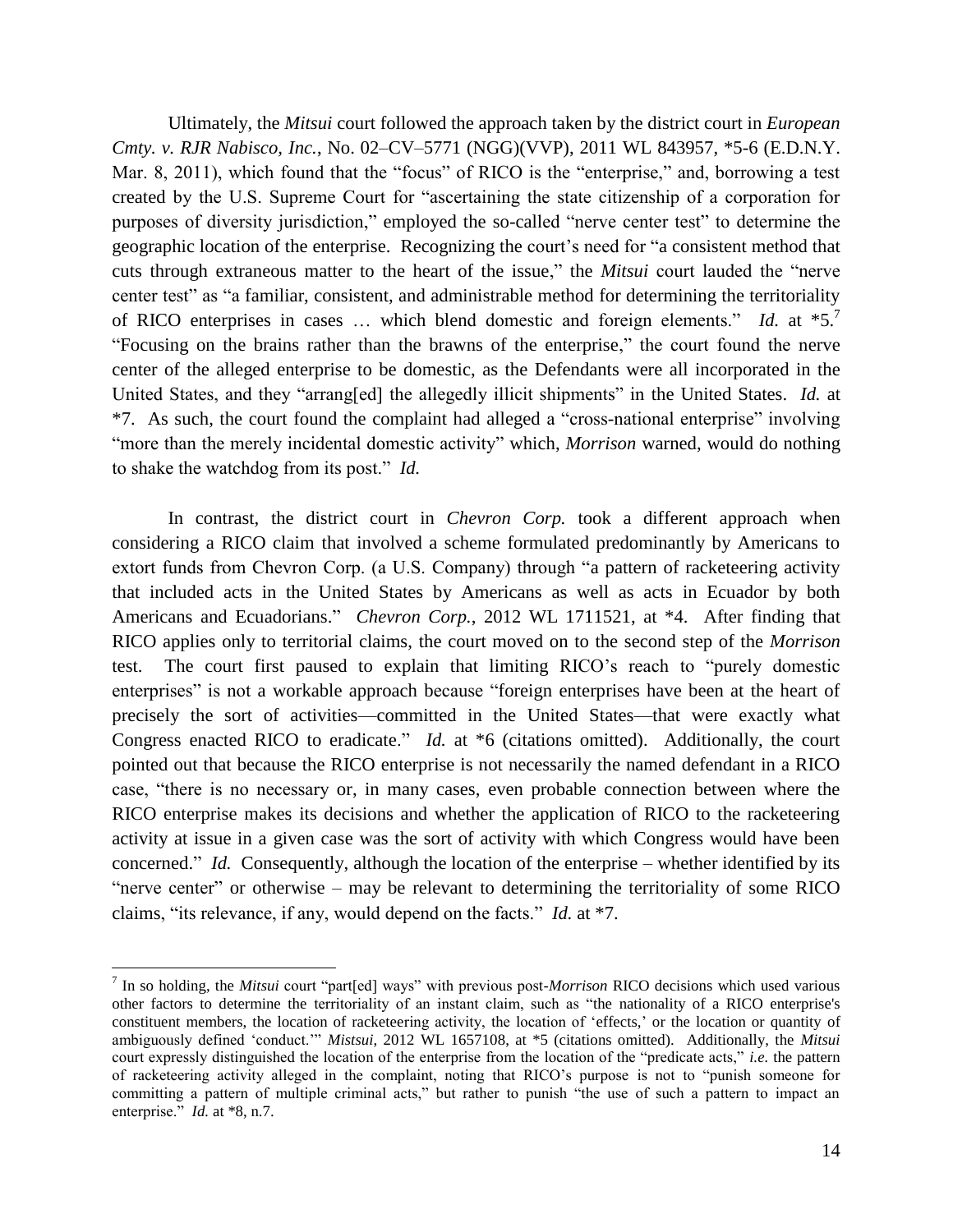Instead, the *Chevron Corp.* adhered to the district court's reasoning in *CGC Holding Co., LLC v. Hutchens*, 824 F.Supp.2d 1193 (D.Colo. Nov. 1, 2011), which concentrated its inquiry on "the alleged pattern of racketeering activity—in other words, on the conduct that the statute is intended to eradicate." *Id.* at \*7. Finding that Congress in part passed RICO to protect "American victims at least against injury caused by the conduct of the affairs of enterprises through patterns of racketeering activity that occur in this country," the court found that "the focus properly is on the pattern of racketeering activity and its consequences." *Id.* at \*8. This focus was found to be consistent with the Supreme Court's "repeated recognition that the heart of any RICO complaint is the allegation of a pattern of racketeering," and therefore, "if there is a domestic pattern of racketeering activity aimed at or causing injury to a domestic plaintiff, the application of Section 1962(c) to afford a remedy would not [amount to] an extraterritorial application of the statute." *Id.* The court next found that the subject complaint satisfied this test, as the alleged racketeering activity "(1) was conceived and orchestrated in and from the United States (2) in order wrongfully to obtain money from a company organized under the laws of and headquartered in the United States … and (3) acts in its furtherance were committed here by Americans and in Ecuador by both Americans and Ecuadorians."

Just as *Morrison* created the "transactional test" to determine the territoriality of Section 10(b) complaints based solely on the location of the purchase and sale of the securities at issue, the courts in *Mitsui* and *Chevron Corp.* each created substantive tests for distinguishing between territorial and extraterritorial RICO claims based on each court's assessment of which element is the primary object of Congress' legislative focus. As the *Mitsui* court explained, its "nerve center test" is intentionally simplistic, as it "takes a sprawling network of decision makers and actors and reduces it, for legal purposes, to a single, simplified location," and by doing so, it prevents courts from having to make "ad hoc determinations about territoriality without a reliable guide." *Mitsui*, 2012 WL 1657108, at \*8. However, as Justice Stevens warned in his dissenting opinion in *Morrison*, such tests may offer "clarity and simplicity," but "all bright-line rules … [have] drawbacks." *Morrison*, 130 S.Ct. at 2895 (Stevens dissenting). While Justice Stevens' dissent offered two hypothetical Section 10(b) claims to illustrate the undesirable narrowness of the majority's "transactional test" and the otherwise-domestic violations that the test would preclude from coverage, the complaint in *Chevron Corp.* offers a confirmed example of a RICO case where the location of the enterprise – which *Mitsui* pinned as the turning point for evaluating territoriality – was of limited relevance because the enterprise was not the defendant in the case. *See Id.*; *Chevron Corp*, 2012 WL 1711521, at \*7. So while manufacturing a bright-line test for determining territoriality is appealing in its practicability, it takes little effort to imagine how an intentionally-simplified approach might disqualify complaints in ways that would "surprise and alarm…the Congress that passed [the statute]." *Id.*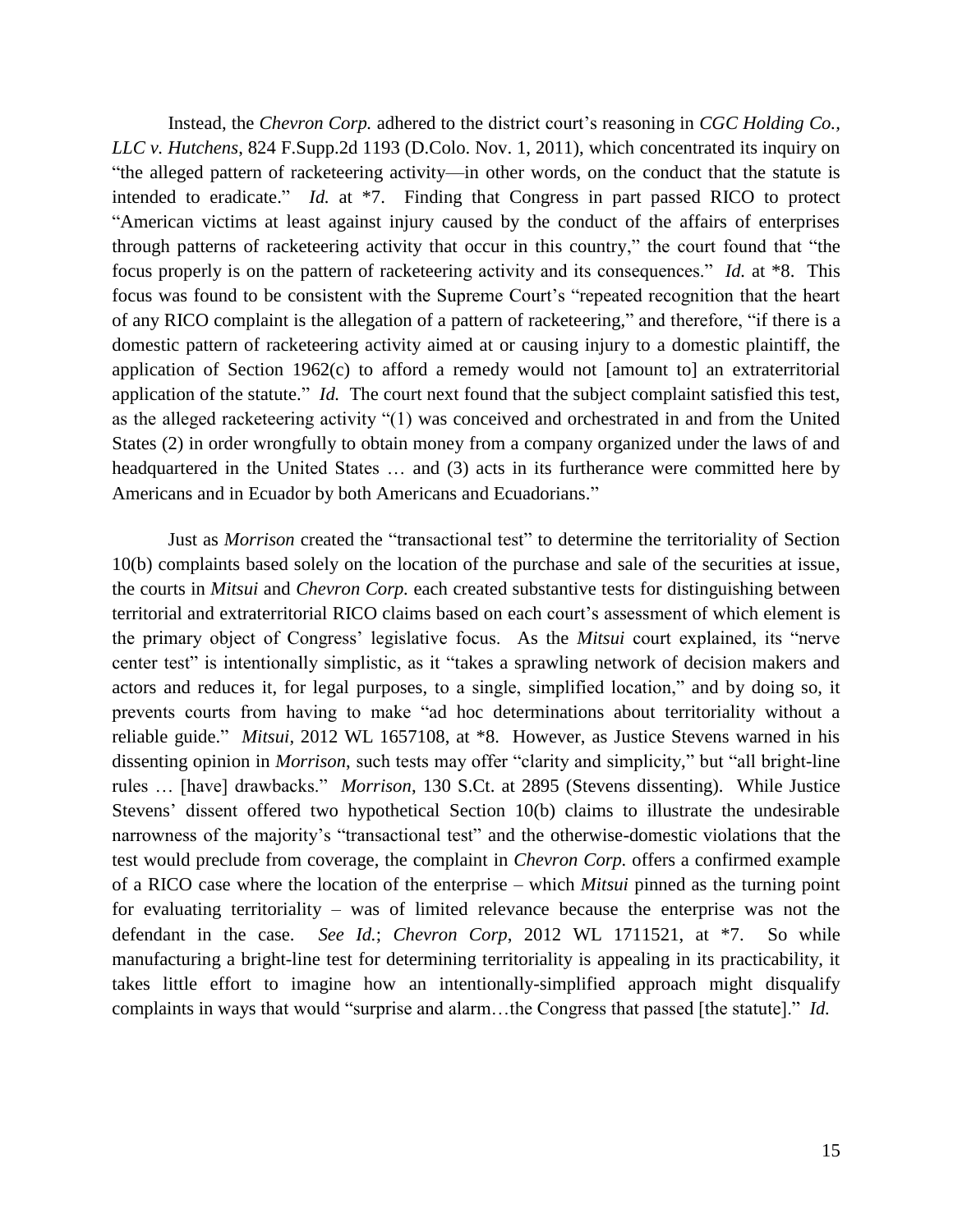# APPLYING THE *MORRISON* TEST TO CLAIMS ARISING UNDER THE WHISTLEBOWER PROTECTION PROVISION OF THE SARBANES-OXLEY ACT (SOX)

In *Villanueva*, the ARB advocated an alternative approach for distinguishing territorial and extraterritorial claims when it applied the *Morrison* test to a complaint arising under Section 806 of SOX. Rather than establishing a decisive bright-line test for determining the territoriality of every Section 806 complaint, the ARB limited its finding to the facts of the case before it, but also took time to articulate several factors to consider when assessing the territoriality of future Section 806 complaints. In doing so, *Villanueva* presents a more restrained approach to the second step of the *Morrison* test, and it thus provides useful guidance on how ALJs should apply the *Morrison* test to complaints, including the instant complaint, arising under other whistleblower protection provisions enforced by the Secretary of Labor.<sup>8</sup>

The complaint in *Villanueva* concerned the CEO of a Columbian company – a Columbian citizen who lived and worked in South America – who claimed that his employer's Dutch parent company – which had an office in Houston and traded securities publicly on the New York Stock Exchange – had engaged in fraud under Columbian law. Mr. Villanueva alleged that the Dutch parent company had falsely claimed value-added tax exemptions and had carried out a "transfer pricing scheme," both of which violated Columbian tax laws. Mr. Villanueva was eventually fired, and he subsequently filed a timely retaliation complaint against the Dutch parent company under Section 806 of SOX.

Ultimately affirming the ALJ's dismissal of the complaint,<sup>9</sup> the ARB, hearing the case *en banc*, applied the *Morrison* test to Mr. Villanueva's claim in reverse order, and first sought to identify the "primary focus" of the statute to determine "where the essential events occurred," and whether "the essential part of the … activity occurred extraterritorially." *Villanueva*, ARB No. 09-108, slip. op. at 9. After clarifying that the "primary focus" in question is that of the *entire statute* (rather than the statutory *provision* at issue), the majority in *Villanueva* identified SOX's primary focus as "prevent [ing] and uncover [ing] financial fraud, criminal conduct in

<sup>&</sup>lt;sup>8</sup> As Respondent points out, "while different than Section 42121 in some material respects, the anti-retaliation provision in Section 806 of [SOX] … has some similarities with Section 42121, including that they share the same procedural provisions." Resp. Mot., 30.<br><sup>9</sup> Prior to the case reaching the ARB, the ALJ dismissed Mr. Villanueva's complaint by relying heavily on the First

Circuit Court of Appeals' decision in *Carnero v. Boston Scientific Corp.*, 433 F.3d 1 (1st Cir.), *cert. denied*, 548 U.S. 906 (2006), which, giving great weight to the presumption against extraterritoriality, found that SOX Section 806 does not reach extraterritorial conduct. *Villanueva v. Core Laboratories, NV*, ALJ No. 2009-SOX-6 (ALJ June 10, 2009). The allegations in *Carnero* were substantially similar to those in *Villanueva*: Mr. Carnero was an Argentinian citizen working in Brazil for an Argentinian subsidiary of an American parent company, and was terminated in retaliation for reporting the Argentinian subsidiary's accounting misconduct. Because Mr. Carnero's complaint alleged "misconduct abroad by overseas subsidiaries," the First Circuit concluded that his Section 806 complaint against his employer's American parent company was not a territorial complaint. Concluding that Mr. Villanueva's complaint presented the "exact scenario" that the *Carnero* court found to be extraterritorial, the ALJ likewise concluded that Mr. Villanueva's complaint would require impermissible extraterritorial application of the statute. *Villanueva*, ALJ No. 2009-SOX-6, slip op. at 5.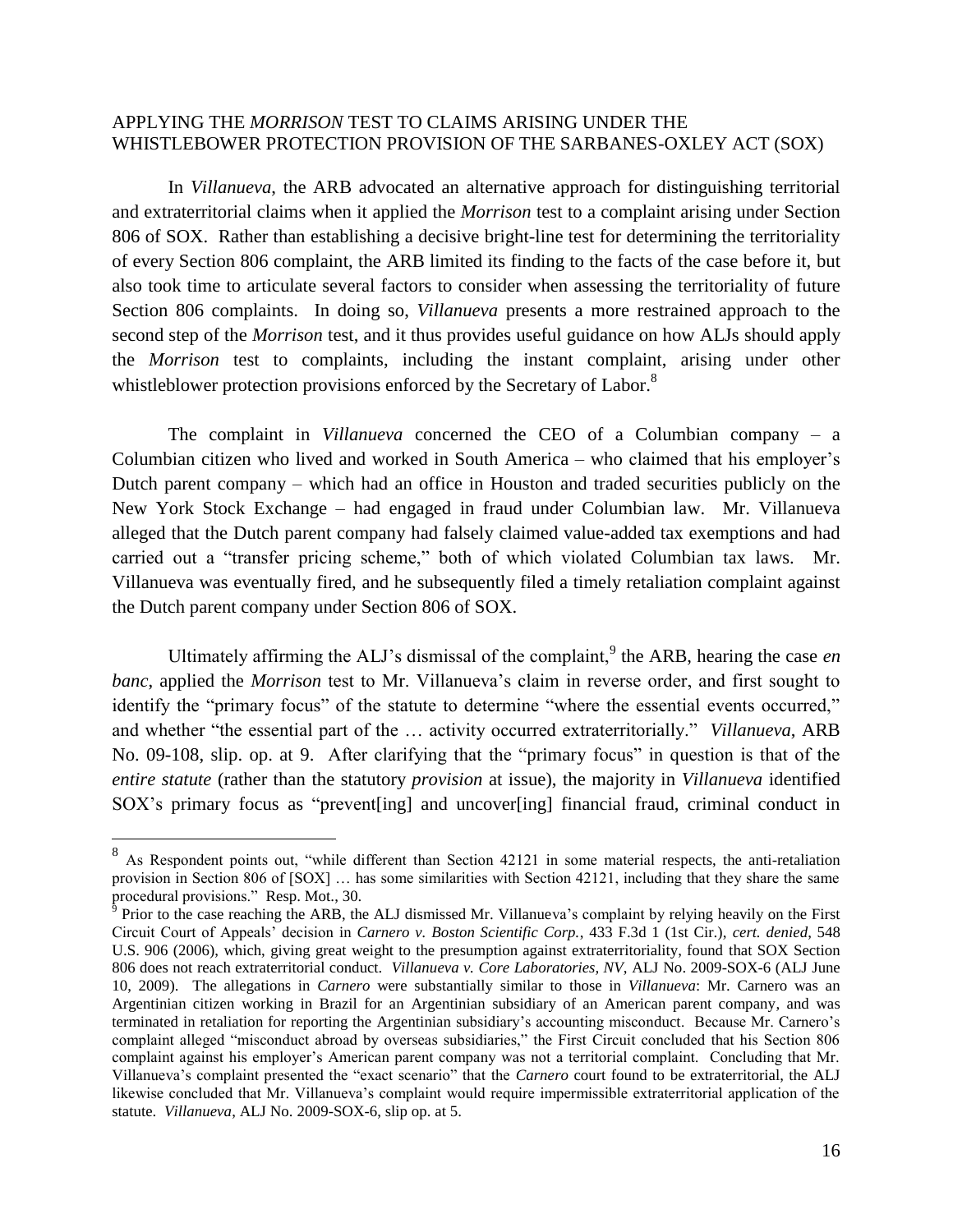corporate activity, and violations of securities and financial reporting laws." *Id.* at 10-11. Because "the alleged fraud and/or law violations involved Colombian laws with no stated violation or impact on U.S. securities or financial disclosure laws," the majority quickly resolved that Mr. Villanueva's complaint did not fall within that statute's focus, as "enforcing compliance or punishing noncompliance with Columbian financial laws necessarily implicates extraterritorial enforcement." *Id.* at 11.

Before continuing to the first step of the *Morrison* test, the majority acknowledged that because the "locus of the fraud Villanueva reported" so clearly indicated that enforcement of the claim would require exterritorial application of the statute, the Board did not need to consider "the labor aspects presented in the case" as it would in a full two step analysis. *Id.* at 10. Nonetheless, in a footnote, the majority expounded on how the "labor aspects" of a SOX whistleblower complaint might be analyzed. *See Id.* at 10, n.22. The majority noted that Section 806 of SOX has the "additional focus of protecting against retaliation for reporting financial fraud," and listed several factors that would be relevant when "assessing whether a complainant's claims would require extraterritorial application of Section 806," including "the location of the protected activity … , the location of the job and the company the complainant is fired from, the location of the retaliatory act, … [and] the nationality of the laws allegedly violated that the complainant has been fired for reporting." *Id.* The majority stated that the "the fraudulent activity being reported" was the "driving force of the case," and therefore the Board denied the complaint without considering its additional labor aspects.<sup>10</sup> *Id.* 

After establishing that Mr. Villanueva's complaint would require extraterritorial application of the statute, the majority next undertook an abbreviated *Morrison* step one analysis to answer the "narrow question [of] whether Section  $806(a)(1)$  includes extraterritorial laws within its definition of protected activity or whether the presumption against extraterritoriality limits the definition to domestic securities and financial disclosure laws." *Id.* at 11. The majority looked to the text of Section 806 and found it provided no clear indication that employee communications regarding violations of foreign securities and financial laws are covered under the statute. The majority also compared the language of Section 806 to the language of other statutory provisions that, despite even more plausible indicators of extraterritorial effect, other federal courts found to be insufficient to overcome the presumption

 $10$  Near the end of the majority's decision, the majority briefly returned to the second step of the Morrison test to discuss Mr. Villanueva's argument for why enforcement of this complaint would not require extraterritorial application of the statute. Specifically, Mr. Villanueva argued that executives of the Dutch parent company's Houston office "directly controlled the fraudulent scheme to evade taxes, refused him a pay raise, and ordered his discharge." *Villanueva*, ARB No. 09-108, slip op. at 12-13*.* Explaining that "the onus of the alleged fraud involved actions affecting foreign companies doing business in a foreign country, and a failure to comply with foreign tax law," the majority found his arguments without merit, as his allegations that Houston officials committed misconduct and exerted direct controlled over the subsidiary did not change the "foreign nature of the alleged fraud." *Id.* at 13. Especially dispositive was the fact that Mr. Villanueva's "disclosures involved violations of extraterritorial laws and not U.S. laws or financial documents filed with the SEC." *Id.*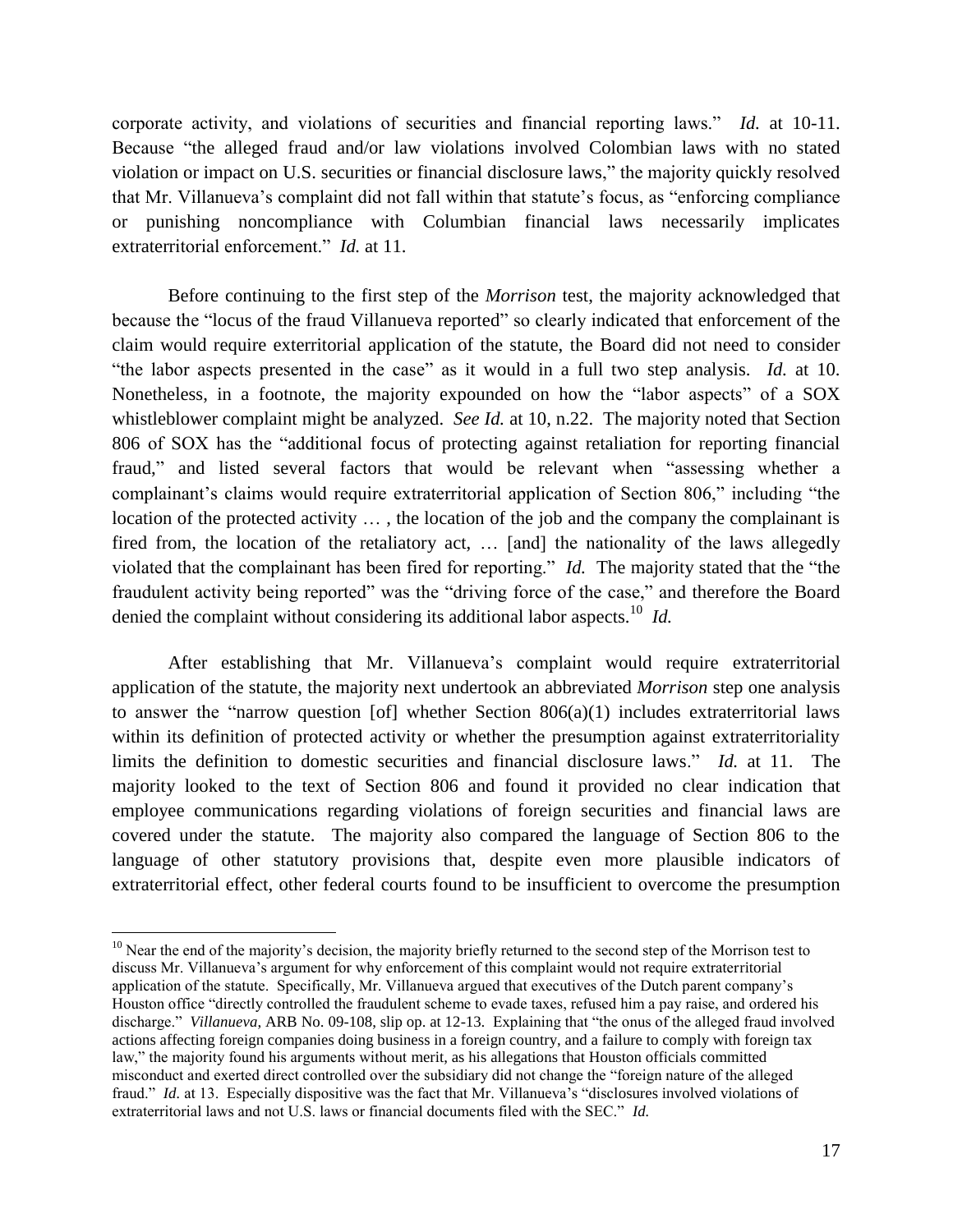against extraterritoriality. *Id.* at 11-12. Lastly, the majority noted that Section 929A of the Dodd-Frank Act, Pub. L. No. 111-203, 124 Stat. 1852 (2010) – which Congress passed to clarify that Section 806 applies to the subsidiaries and affiliates of covered companies – did not address Section 806's extraterritorial effect, but Section 929P of Dodd-Frank expressly extended coverage of some SOX provisions to foreign transactions. *Id.* at 12. The majority took this as evidence that Congress did not intend for Section 806(a)(1) to apply to extraterritorial complaints.

*Villanueva* provides several points of clarification regarding how ALJs should apply the *Morrison* test to similar Secretary of Labor-enforced whistleblower protection provisions. First, the *Villanueva* decision indicates that the second step of the *Morrison* test is itself dual-layered: a court should identify the "primary focus" of the statute in general, and unless the subject complaint plainly falls outside that basic focus (as it did in *Villanueva*), the court should also identify the "additional focus" of SOX's whistleblower protection provision. *See Id.* at 10, n.22. After identifying both focuses, the ALJ will then need to examine the "labor elements" of the case to determine if the subject complaint falls within the statute's territorial scope. *Id.* In short, *Villanueva* indicates that a complaint must fall within the focus of both the statute in general *and* the specific statutory provision at issue to be considered a "territorial" complaint.

Second, rather than selecting one element of a SOX complaint as the sole determinant of a complaint's territoriality, *Villanueva* advocates a multifactor approach to the second *Morrison*  step. Although the majority found the fraudulent activity that Mr. Villanueva reported to be the "driving factor" in its analysis, *Villanueva*'s discussion of the "labor aspects" analysis suggests that the factor (or factors) that are "driving" the analysis may vary from case to case, and will depend on the facts of each complaint. To "determin[e] where the essential events occurred," *Villanueva* acknowledged that "the labor elements can also play a role," and therefore a court should consider all of the factors identified in footnote 22, as they are "*all* … indeed a focus of the Section 806 component of SOX." *Id.* at 9, 10, n.22 (emphasis added). This case-by-case approach to assessing a complaint's territoriality stands in stark contrast to the substantive, bright-line tests created in *Morrison* and *Mitsui*, as *Villanueva*'s approach considers where all of the essential conduct underlying a Section 806 complaint occurred, and acknowledges (as the *Chevron Corp.* decision did) that the relevance of certain elements may vary from case-to-case.

Third, by applying the *Morrison* test in reverse order, *Villanueva* undertook a restricted *Morrison* step one analysis, and reached a narrower finding regarding the extraterritorial reach of the statute. In *Morrison*, the court began its inquiry by searching the statutory text, context and legislative history of the Exchange Act for a clear indication that Congress intended the statute to apply to extraterritorial claims despite the presumption against extraterritoriality. *Villanueva*, in contrast, started its analysis with the facts of the subject complaint, and because the alleged fraud that Mr. Villanueva reported was of a "foreign nature" and only implicated extraterritorial laws,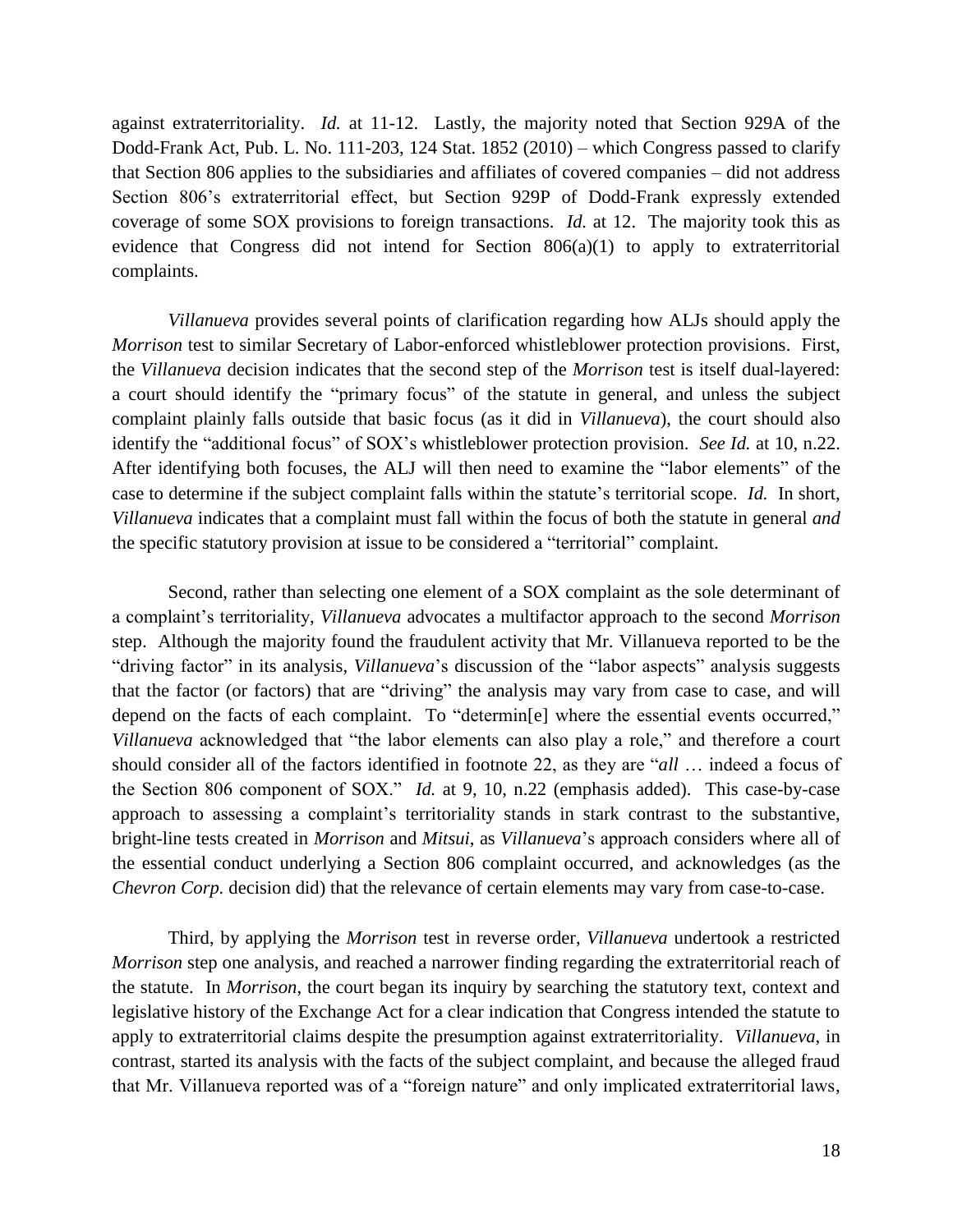it found the complaint to be extraterritorial. When the majority turned its attention to "step one" of the *Morrison* test, it did not search SOX's statutory sources for an indication of Section 806's extraterritorial applicability *in general*, but rather it narrowed its inquiry to "whether the presumption against extraterritoriality limits the definition [of Section  $806(a)(1)$ ] to domestic securities and financial disclosure laws."<sup>11</sup> *Id.* at 11.

Respondent suggests that by using a "case-by-case analysis" to analyze the extraterritorial application of Section 806, the majority in *Villanueva* contravened the Supreme Court's abrogation of the Second Circuit's "conduct" or "effects" tests in *Morrison*. *Id.* I disagree. Although the majority adopted a narrower inquiry when it turned to the "first" step of the *Morrison* test, *Villanueva*'s inquiry is consistent with the text-based, presumption-againstextraterritoriality-anchored approach adopted in *Morrison*. More importantly, the ARB's inquiry is not a reiteration of the case-by-case "conduct and effects" tests that the Supreme Court abrogated in *Morrison*. As Justice Scalia explained in *Morrison*, courts in the Second Circuit, when faced with a statute that is silent as to its extraterritorial application, would "disregard the presumption of extraterritoriality and instead apply its tests "to 'discern' whether Congress would have wanted the statute to apply" given the facts of the claim. *Morrison*, 130 S.Ct. at 2879. *Morrison* rejected this approach to the inquiry, instead choosing to "apply the presumption in all cases." *Id.* at 2881. *Villanueva*'s step one analysis follows *Morrison* by reviewing the text of the statutory provision whilst applying the presumption against extraterritoriality, and at no point does the majority analyze the facts of the subject complaint when determining if Section 806(a)(1) covers violations of extraterritorial laws. The only difference between *Morrison's* and *Villanueva*'s step one analyses is that *Morrison* reviewed Section 10(b) of the Exchange act for an indication of extraterritorial application *in general*, while *Villanueva* limited its search, and its finding, to what was necessary to resolve the complaint before it.

I find *Villanueva*'s restrained and reordered approach to the *Morrison* test appealing for several reasons. To begin with, *Villanueva*'s ordering of the inquiries is intuitively more practicable, as *Morrison* asks courts to look for indications of "extraterritorial application" before it defines what "extraterritorial" means in the context of the statute. If the presumption against extraterritoriality fundamentally reflects the notion that most statutes apply only to claims

<sup>11</sup> Respondent takes issue with Complainant's assertion in his Objections that *Villanueva* did not definitively hold that Section 806 of SOX does not apply extraterritorially. Resp. Mot., 31, n.12 (citing Obj., ¶ B.(4)). Complainant has read *Villanueva* correctly: *Villanueva* avoided making a comprehensive determination of whether Section 806 of SOX has any extraterritorial application, and instead narrowed its step one inquiry, ultimately finding that Section 806's definition of protected activity does not include complaints about alleged violations of purely extraterritorial laws. *See Villanueva*, ARB No. 09-108, slip. op. at 11 ("We see no clear context or legislative history extending the six protected categories to include extraterritorial laws without demonstrating a connection to a domestic law."). For evidence that the court limited its territoriality review to the confines of the instant case, Respondent need look no further than the last sentence of the majority's decision, which states, "we find that Section 806(a)(1) does not allow for the extraterritorial application *that this case would require* and AFFIRM the ALJ's order dismissing the complaint." *Id.* at 14 (emphasis added).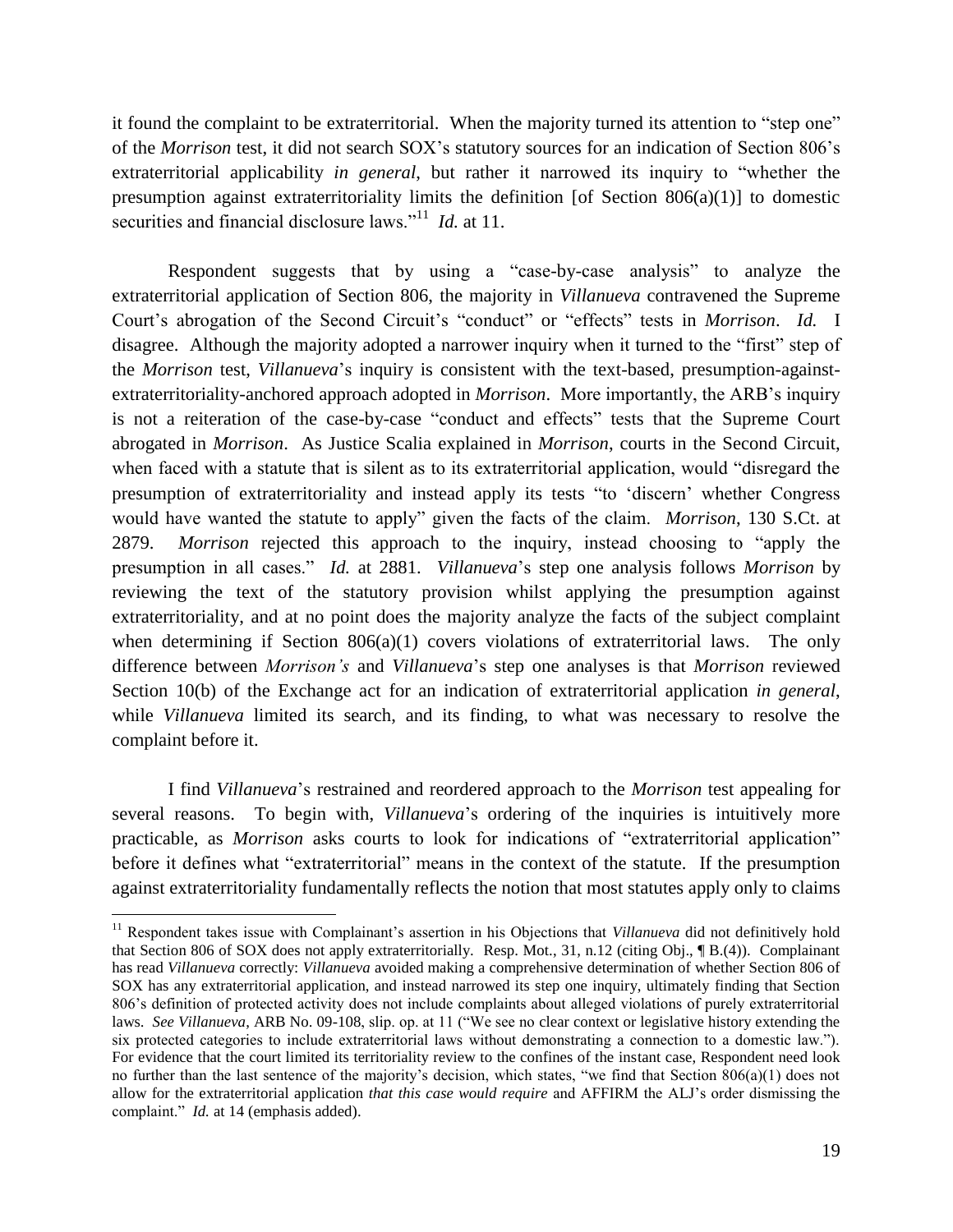within their domestic scope, it is logical for the court to first examine whether the complaint under review falls within the statute's domestic scope before excavating statutory sources for an indication that the statute applies beyond it. Rather than starting with a comprehensive decision as to whether Section 806 reaches *any* "extraterritorial" claims, *Villanueva* first reviewed the essential elements of the complaint, and only after finding that they placed the complaint beyond the domestic focus of the statute did the majority search statutory sources for a clear indication that Congress nonetheless intended to enforce such a complaint (whilst presuming that it did not). Moreover, by using the factors that "drive" its "step two" analysis to constrict the scope of the ensuing "step one" analysis, *Villanueva*'s reordering of the inquiries allowed the majority to more narrowly define which extraterritorial claims are reached by Section 806, ultimately finding that Section 806 does not apply to claims where the alleged fraud implicated extraterritorial laws with no stated violation or impact on U.S. securities or financial disclosure laws. *Villanueva*'s method of defining the extraterritorial reach of a statutory provision strikes me as the more logical analytical approach.

Additionally, *Villanueva*'s multifactor approach to the second *Morrison* step permits ALJs to determine the territoriality of a whistleblower complaint without engaging in the "judicial-speculation-made-law" that creating an all-encompassing, bright-line "territoriality test" requires. Instead of inventing a bright-line test by selecting one essential element as the exclusive basis for identifying all "territorial" complaints under the statute, *Villanueva* considered all of the key labor factors within Section 806's focus. Moreover, by resisting the urge to construct a comprehensive bright-line test, *Villanueva* avoids the under-inclusiveness and unforeseen consequences that Justice Stevens warned against in his *Morrison* dissent, and which were revealed when the *Chevron Corp.* court considered *Mitsui*'s "location of the enterprise test" in the RICO context. Just as the ARB did in *Villanueva*, I decline the invitation to manufacture my own test for determining the territoriality of all complaints filed under Section 42121 of AIR21.

*Villanueva*'s step two analysis arguably bears some resemblance to the approach taken by the district court in *O'Mahony v. Accenture LTD*, 537 F. Supp. 2d 506, 512 (S.D.N.Y 2008), which used the Second Circuit's "conduct and effects" tests to find that a complaint filed under Section 806 of SOX did "not present an issue of extraterritorial application of §1514A because the alleged wrongful conduct by the Defendants giving rise to the claim occurred within the United States." Both parties in this case have offered opinions on the salience of the *O'Mahony* decision in the wake of *Morrison*: Complainant objects to OSHA's determination that *Morrison*  renders *O'Mahony* "of limited value" because *Morrison* did not mention *O'Mahony* by name when it rejected the "conduct" or "effects" tests, and even so, Complainant interprets *Morrison*'s "transactional test" as simply "rephras[ing] the 'conduct and effects' test." Obj., ¶ B.(12). Respondent rebuts this interpretation, explaining that *Morrison* rejected the "conduct" and "effects" tests as a method for "determin[ing] whether a federal statute applied abroad," whereas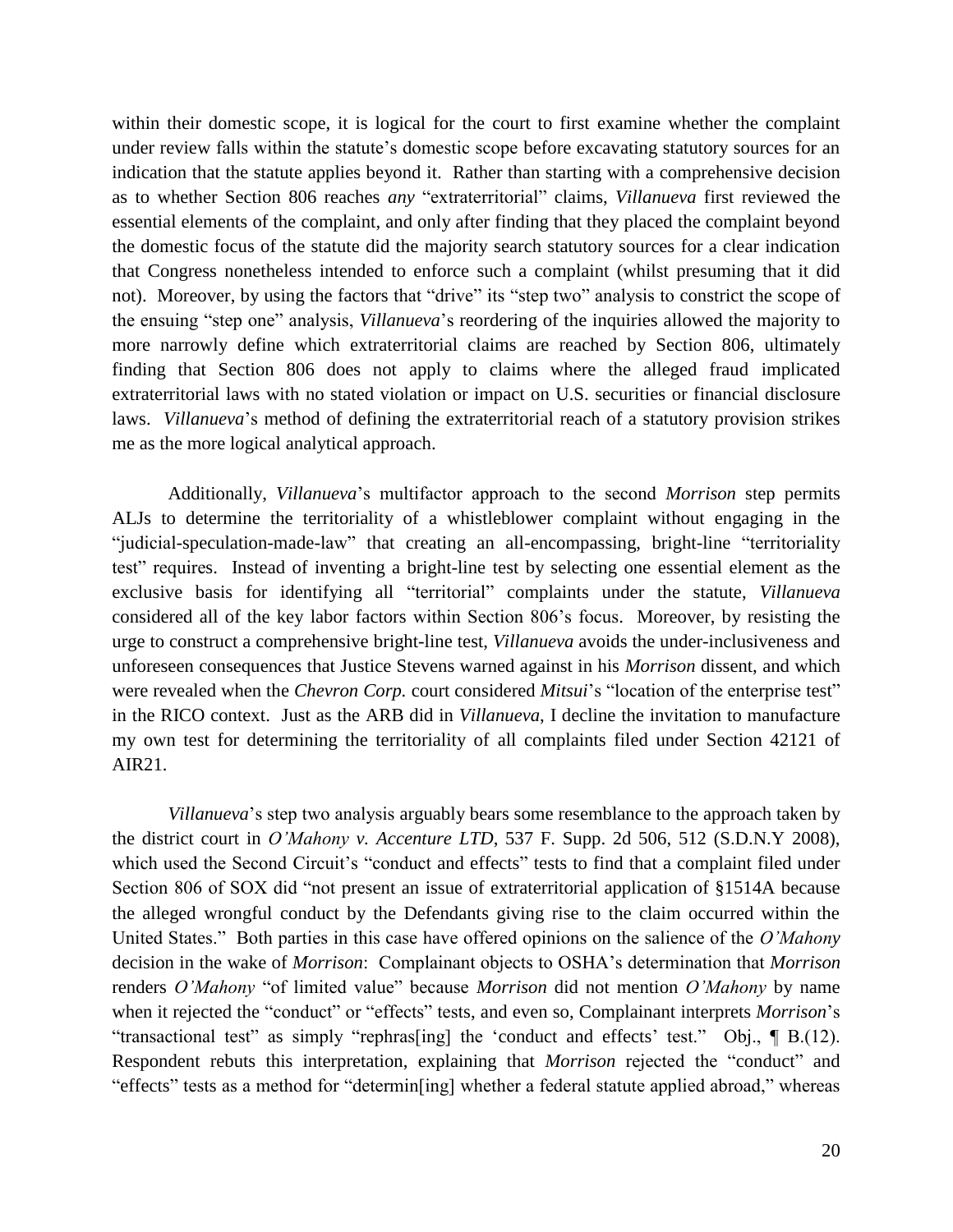*Morrison*'s "transactional test" is a "substantive interpretation of what constitutes a violation of Section 10(b) of the SEC Act." Resp. Mot., 31, n.11. In other words, according to Respondent, *Morrison* rejected the Second Circuit's use of the case-by-case "conduct" and "effects" tests in its determination of whether Section 10(b) covers extraterritorial claims, and separately created the substantive "transactional test" to determine whether the complaint in that case was itself extraterritorial. However, even though *O'Mahony* applied the "conduct" test to the *second Morrison* step of the analysis rather than the first, Respondent argues that because *O'Mahony* used the "conduct" and "effects" tests, *Morrison* renders *O'Mahony* "bad law." *Id.*

I need not resolve whether, and to what extent, *O'Mahony* remains good law after *Morrison*, as it does not impact my application of the *Morrison* test to the instant complaint. However, setting aside whether *Morrison* rejected any use of the "conduct" and "effects" tests, or just their use in the first step of the *Morrison* test, I note that *Villanueva*'s multifactor inquiry is not simply a rephrasing of the "conduct" or "effects" test. While the *Villanueva* inquiry examines the territoriality of the key "labor elements" of the claim to determine if the claim falls within the statute's domestic focus, the Second Circuit's "conduct" and "effects" tests are much broader, and consider, among other factors, the "timeline identifying when and where the relevant domestic and foreign acts occurred," the "materiality/substantiality of the domestic conduct, the "causal connection between the domestic conduct and the alleged financial losses," and "an overarching measure of reasonableness" in finding the complaint to be enforceable. *O'Mahony*, 537 F. Supp. at 512. In short, *Villanueva*'s multifactor examination of the instant complaint's key labor elements is a narrower inquiry, and because I apply neither the "conduct and effects" tests nor their equivalent in this matter, *Morrison*'s effect on *O'Mahony* does not influence my analysis of the instant complaint's territoriality.

## APPLYING THE *MORRISON* TEST TO THE INSTANT COMPLAINT

For the reasons explained above, I follow *Villanueva* and apply the *Morrison* steps in reverse order, beginning with an analysis of whether Complainant's complaint falls within the primary focus of AIR21 as a whole, as well as whether it falls within the focus of Section 42121 specifically. Because I find, for the reasons explained below, that the instant complaint falls within both of those focuses, I further find that enforcement of this complaint does not require extraterritorial application of the statute.

# THE PRIMARY FOCUS OF AIR21 IN GENERAL

To determine where the essential events described in Dos Santos' complaint occurred, we must first determine the "primary focus" of AIR21, or, as *Morrison* referred to it, "the focus of congressional concern" in enacting the statute. Because it spends the vast majority of its Motion discussing the presumption against territoriality and applying it to Section 42121, Respondent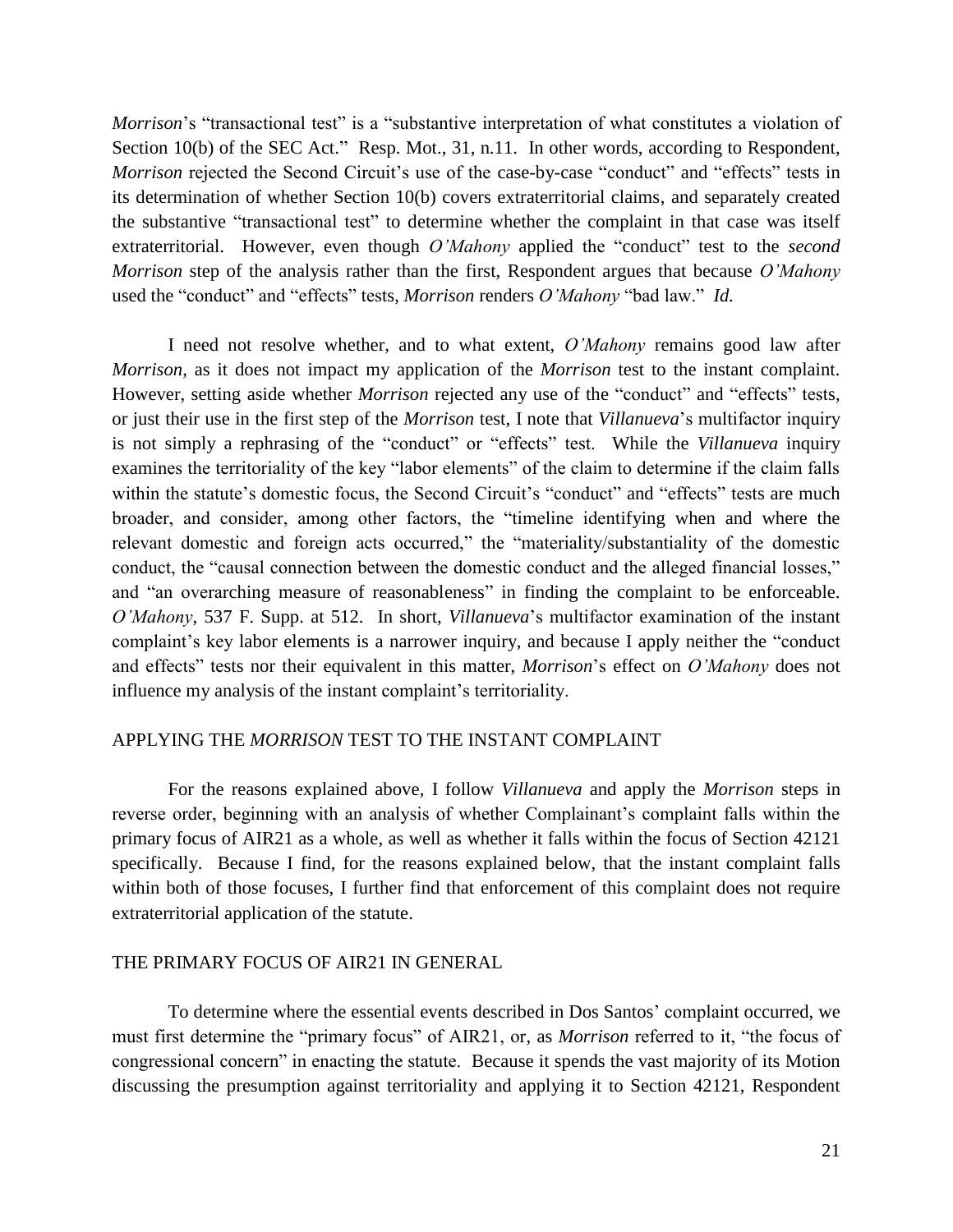does not offer any suggestion as to what Congress' primary focus was when it passed AIR21. As a point of comparison, the *Villanueva* majority found that "the primary focus of SOX generally is to prevent and uncover corporate financial fraud, criminal conduct in corporate activity, and violations of securities and financial reporting laws." *Villanueva*, ARB No. 09-108, slip op. at 11.

By looking to statutory sources (as the majority in *Villanueva* did), I find that the general focus of AIR21 is to ensure the safety of the air traveling public by strengthening the United States' aviation system. AIR21 introduced wide-sweeping reforms of the Nation's aviation industry – including modernization of the FAA's air traffic services, restructuring and expansion of the FAA's budget, and extension of the protections afforded to disabled air travelers – and the statute's legislative history makes clear that the primary focus of AIR21 was to initiate "broad, fundamental improvements in aviation safety." Statement of the President of the United States Signing the Wendell H. Ford Aviation Investment and Reform Act for the 21st Century, 36 WEEKLY COMP. PRES. DOC. 745-47 (April 6, 2000); *see also*, 146 Cong. Rec. H1002-01, H1009 (daily ed. March 15, 2000) (statement of Rep. Kelly) ("let there be no mistaking that our fundamental purpose here for undertaking this initiative is to ensure the safety of the traveling public.").

AIR21's legislative history verifies that the object of the statute's solicitude is the United States' aviation system, as AIR21's multifaceted reforms aim to protect the air traveling public by "ensur[ing] that we continue to have the safest, most efficient aviation system well into the 21st century." 146 Cong. Rec. S1247-07, S1247 (daily ed. March 8, 2000) (statement of Sen. Gorton); *see also* 146 Cong. Rec. S1247-07 at S1250 (statement of Sen. Rockefeller) (AIR21 "is about improving safety and service for the traveling public and supporting aviation employees under great stress in their challenging jobs."); 146 Cong. Rec. H1002-01, H1008 (daily ed. March 15, 2000) (statement of Rep. Boehlert) ("That is our overarching objective, to maintain an aviation system that continues to be the finest and safest in the world."). Moreover, the Congress that passed AIR21 recognized that the FAA's regulation of airline activities is essential to the mission of safeguarding the Nation's aviation system. *See* 146 Cong. Rec. H1002-01 at H1012 (statement of Rep. Oberstar) (the United States maintains safe airspace "because year after year the FAA does its job overseeing the airlines, the airlines do their part, and our air traffic control system maintains safety in the air and on the ground."). So while the legislative history supports that the general focus of AIR21 is to bring about fundamental improvements in air safety, it also suggests that Congress intended to achieve that goal by regulating the air carriers that operate within the domestic aviation system and under the purview of FAA regulations.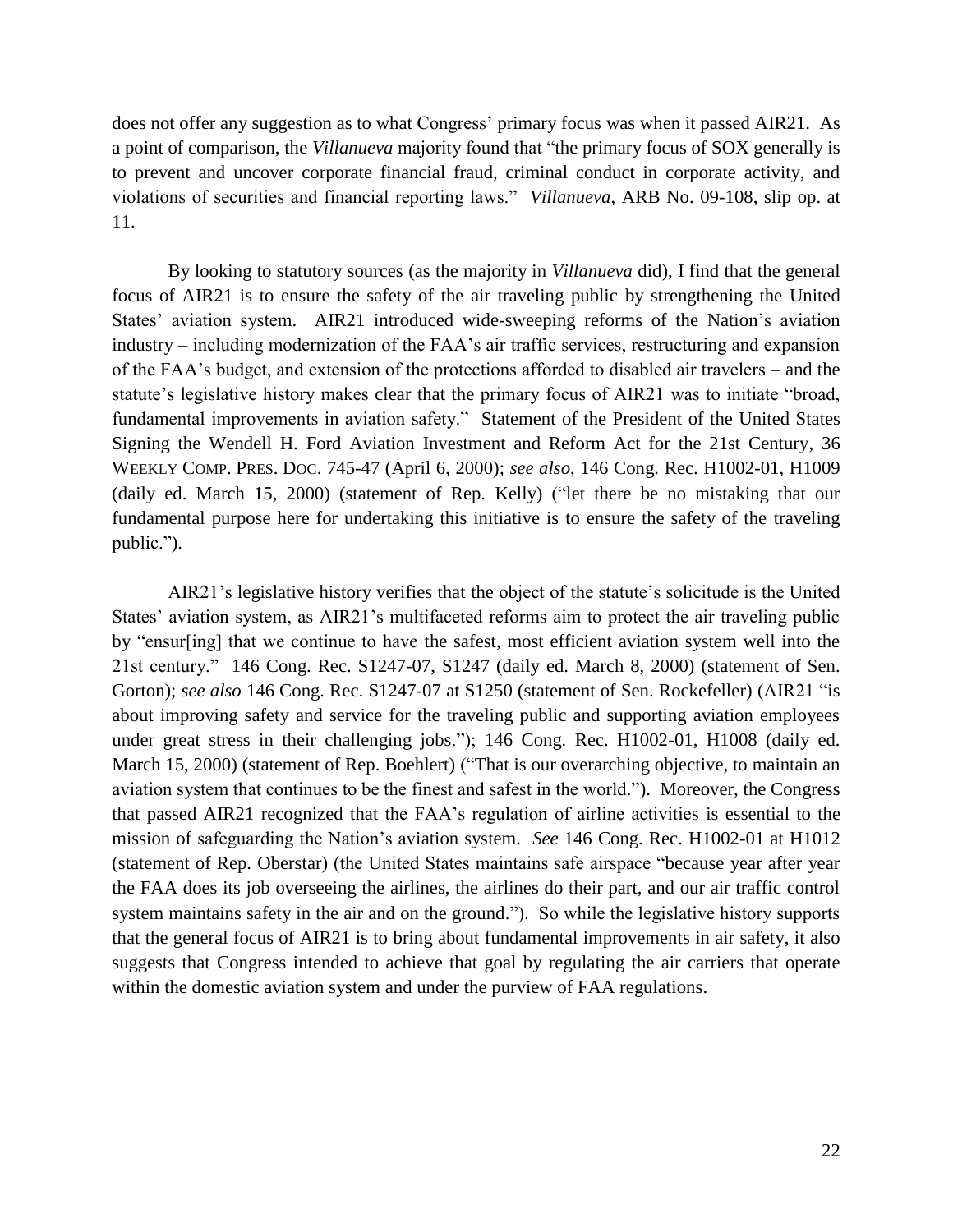# THE ADDITIONAL FOCUS OF SECTION 42121 OF AIR21

Citing the statute and its legislative history, *Villanueva* found that Section 806 of SOX has "the additional focus of protecting employees who suffer an adverse action for reporting allegations of financial fraud committed by their employer." *Id.* at 10, n.22. While I agree with this succinct statement of which individuals the whistleblower provision of SOX protects, to appreciate the statutory provision's true purpose, it must be viewed within the context of the greater regulatory scheme to which it contributes, i.e., how does protecting employees further the primary purpose of the statute in general. To that end, a previous decision by a Department of Labor ALJ offers a more detailed explanation of Section 806's focus, and its analysis of how Section 806 factors into SOX's antifraud scheme informs my understanding of Section 42121's "additional" focus.

In a pre-*Morrison* Section 806 case brought by a foreign-based employee of a foreign subsidiary of a publicly-traded company listed on the New York Stock Exchange, the ALJ in *Walters v. Deutsche Bank AG*, ALJ No. 2008-SOX-070, slip. op. at 2, 25 (ALJ Mar. 23, 2009) considered the extent to which a multinational company may be held liable under Section 806 for a retaliatory termination of an employee stationed overseas. In denying the respondents' motion for summary decision, the ALJ spent considerable time expounding on the predominant purpose of Section 806, concluding that because "the predominant purpose of Section 806 is fraud detection, not worker protection," it is improper to treat Section 806 as a traditional labor law. *Walters*, ALJ No. 2008-SOX-070, slip. op. at 11. As the ALJ explained:

[T]he primary goal of Section 806 is not *labor* protection. It provides job security, in theory at least, as a means of encouraging employees voluntarily to take an action Congress deems in the public interest. Like a reward to an informant, Section 806 affords an inducement to volunteers to provide needed information. It is no more intended primarily as a job protection measure than a reward is intended primarily to enrich the informant. Although it uses job protection as the method to achieve its purpose, the whistleblower protection provision in Section 806 is intended by Congress to serve as a vital *antifraud* reform designed to protect public investors by creating an environment in which whistleblowers can come forward without fear of losing their jobs.

*Id.* at 12-13 (italics added). In addition to the language of the statute, the ALJ looked particularly to SOX's legislative history for evidence that Section 806 is fundamentally an antifraud provision, explaining that "virtually every Senator who commented on the issue described Section 806 as a measure predominantly designed and intended to increase transparency, encourage disclosures of incipient and actual fraud, and protect investors." *Id.* at 27. In fact, the ALJ found "not a single example of a reference to Section 806 which describes it as primarily a labor law" in the legislative history, but rather "every reference to the protection of whistleblowers related to its primary purpose as a means of encouraging corporate insiders to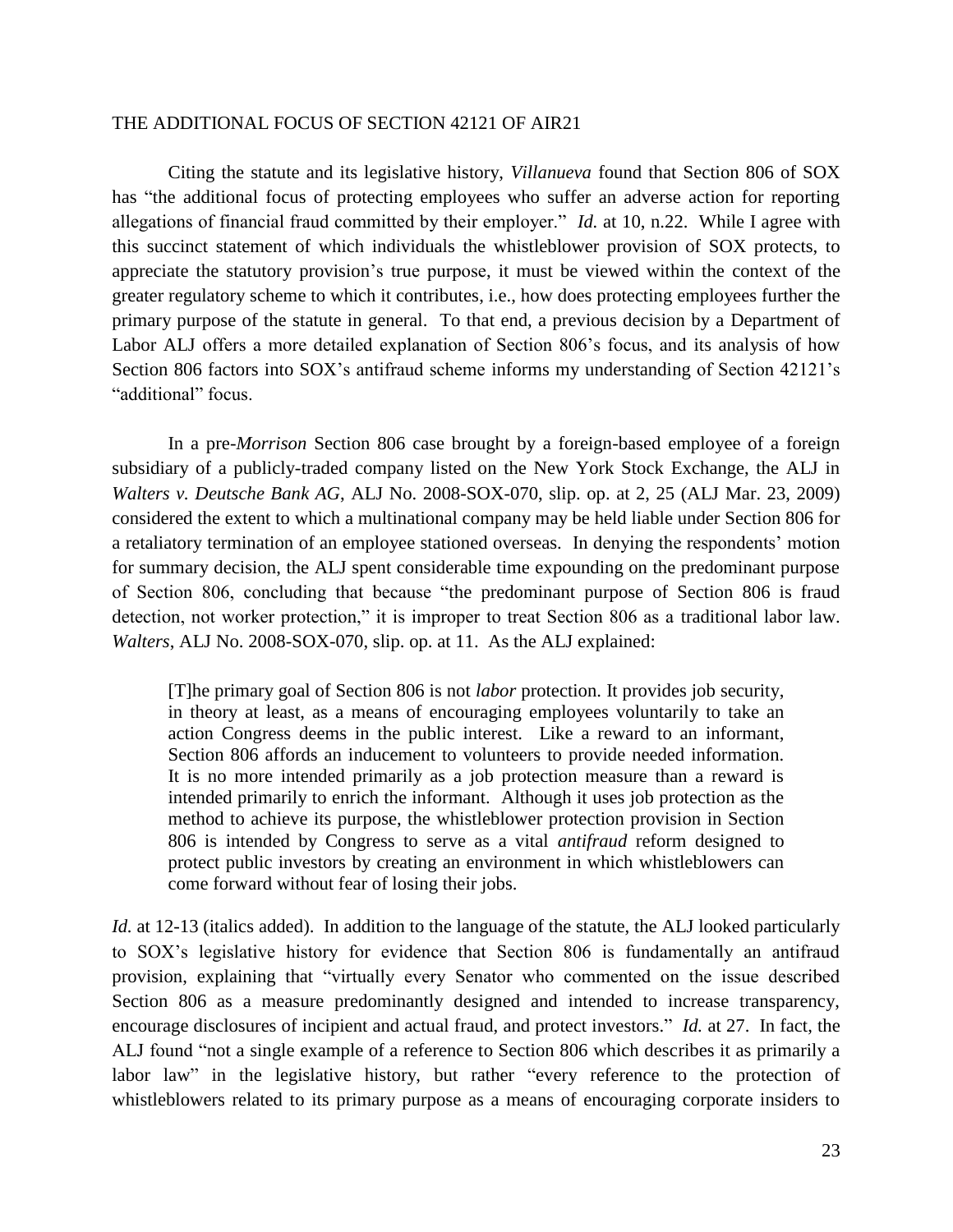challenge the code of corporate silence." *Id.* In other words, because "worker protection in Section 806 is not an end in itself, [but] simply a method designed to encourage insiders to come forward without fear of retribution," the ALJ asserted that Section 806's territorial scope can only be defined by considering the role that Section 806 plays in SOX's overarching fraud prevention scheme.

Characterizing Section 806 as an antifraud provision had pivotal consequence in *Walter*, as it drove the ALJ to reject a Respondent's *Carnero*-based argument that because the complainant's job was located in Switzerland, his complaint implicated a foreign employment relationship, and therefore its enforcement would require impermissible extraterritorial application of the statute. The ALJ explained that because *Carnero* viewed Section 806 "principally [as] a labor law," the First Circuit's decision treated "the location of employment" as the driving factor, so as to remain consistent with the traditional principle that "each nation determines the labor standards and conditions applicable to the workers within its borders." *Id.*  at 25. In *O'Mahony*, in contrast, the district court "viewed Section 806 as an antifraud measure and treated it as such by invoking precedents in securities fraud cases," and therefore "focused less on the location of employment than the location of the misconduct." *Id.* After reiterating that it addressed a different issue than the First Circuit addressed in *Carnero* – *i.e.* "not whether an extraterritorial violation of Section 806 can be adjudicated domestically, but whether Congress intended to cover a domestic violation of Section 806 against a whistleblower working abroad for a publicly traded multinational company" – the ALJ used *O'Mahony*'s conductfocused approach to find that the instant complaint did "not allege a predominately foreign violation which would necessitate an inquiry into the extraterritorial reach of Section 806." *Id.* at 31, 34.

Although I do not apply *O'Mahony*'s "conduct test" to determine the territoriality of the instant complaint, I agree with *Walker*'s characterization of Section 806 as principally an antifraud measure, and, as explained below, I view Section 42121 as filling a role in AIR21's aviation safety scheme as similar to that which Section 806 fills in SOX's antifraud scheme. While the "additional focus" of Section 42121 can, as Complainant suggests, be basically described as protecting "air industry employees providing information relating to violations of federal law relating to air safety," this focus must be viewed primarily as a means for achieving AIR21's greater aviation safety goals. Obj., ¶ B.(9). Just as the predominant purpose of Section 806 of SOX is fraud detection, the predominant purpose of Section 42121 is detection of aviation safety hazards and airline non-compliance with FAA safety laws, rules and regulations. As with Section 806 of SOX, Section 42121 of AIR21 provides an incentive to airline workers which promotes aviation safety inasmuch as "it provides job security … as a means of encouraging employees voluntarily to take an action Congress deems in the public interest." *Id.* at 13.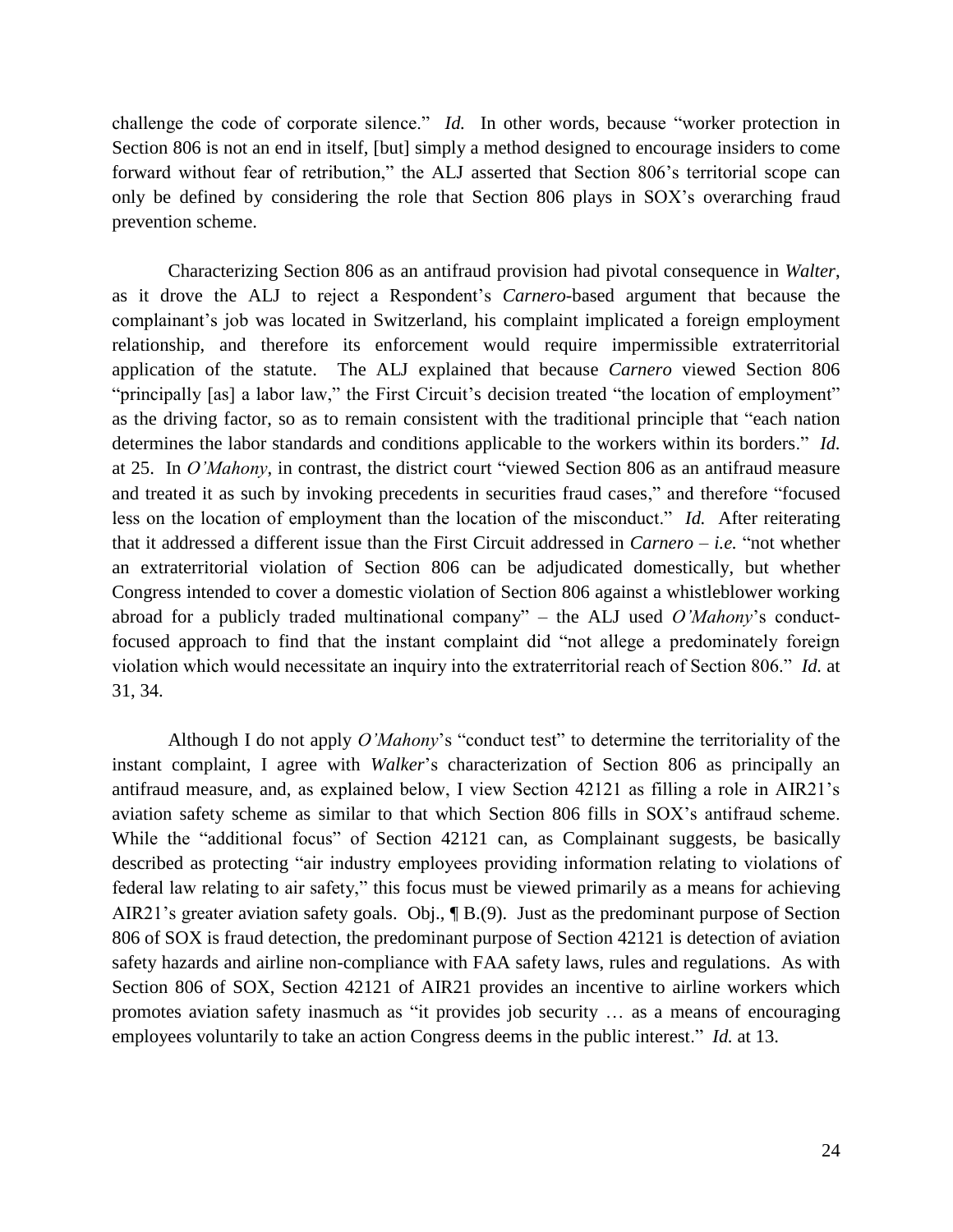Section 42121's plain text and orientation in the AIR21 statute confirm that Section 42121 is, at its core, an aviation safety provision. AIR21's whistleblower protection provision appears in AIR21 as Section 519 under the heading "Protection of Employees Providing Air Safety Information," located in Title V of the statute, which is simply titled "Safety." *See* AIR21 § 519, 49 U.S.C. 42121 (2000). In addition to the Subchapter entitled "Whistleblower Protection Program" (which includes Section 519), Title V of AIR21 provides a variety of airline safety provisions, including regulations that relate to cargo collision avoidance systems, the sale and use of certain aircraft parts, transportation of hazardous materials, unruly air passengers, and runway safety areas. *See* AIR21 §§ 501-20, Pub. L. No. 106–181, 114 Stat 61 (codified as amended in scattered sections of 49 U.S.C. and 18 U.S.C. (2000)). Thus, while Title V's umbrella of regulations concerns a wide variety of activity, it is apparent that Congress grouped these regulatory provisions together because they are principally aimed at ensuring aviation safety.

AIR21's legislative history also indicates that AIR21's whistleblower protection provision is just one of many aviation safety mechanisms in a statute that holds aviation safety as its preeminent goal. For example, each time AIR21's whistleblower provision was specifically mentioned during the congressional floor debates preceding the statute's enactment, it was discussed as a mechanism for further ensuring aviation safety, and at no point did a legislator suggest that Section 42121's purpose is to regulate labor conditions in the industry. *See, e.g.,*  146 Cong. Rec. S1247-07, S1252 (daily ed. March 8, 2000) (statement of Sen. Grassley) ("whistle-blower protection adds another, much needed, layer of protection for the traveling public using our Nation's air transportation system."); 146 Cong. Rec. S1255-01 at S1257 (statement of Sen. Hollings) (AIR21 includes "whistleblower protection to aid in our safety efforts and protect workers willing to expose safety problems."); 146 Cong. Rec. H1002-01 at H1008 (statement of Rep. Boehlert) (AIR21 "provide[s] whistle-blower protection for both FAA and airline employees so they can reveal legitimate safety problems without fear of retaliation."); 146 Cong. Rec. H1002-01 at H1011 (statement of Rep. Shuster) (listing "whistle-blower protection for airline and FAA employees" as one of the "important safety initiatives" in AIR21). Likewise, in the official statement issued upon signing AIR21, President Clinton characterized the provision providing whistleblower protection to "air industry employees" as one of several provisions aimed at "address[ing] real safety concerns we face today." *See* Statement of the President of the United States Signing the Wendell H. Ford Aviation Investment and Reform Act for the 21st Century, 36 WEEKLY COMP. PRES. DOC. 745 (April 6, 2000).

Consequently, in determining whether the essential facts of the instant complaint place it within or outside of the territorial scope of Section 42121's protections, I keep in mind Section 42121's purpose within AIR21's scheme of ensuring aviation safety by strengthening the domestic aviation system. I do not view Section 42121 as primarily a "labor law," but rather as a means for incentivizing airline employees to speak up when they observe violations of Federal aviation safety laws.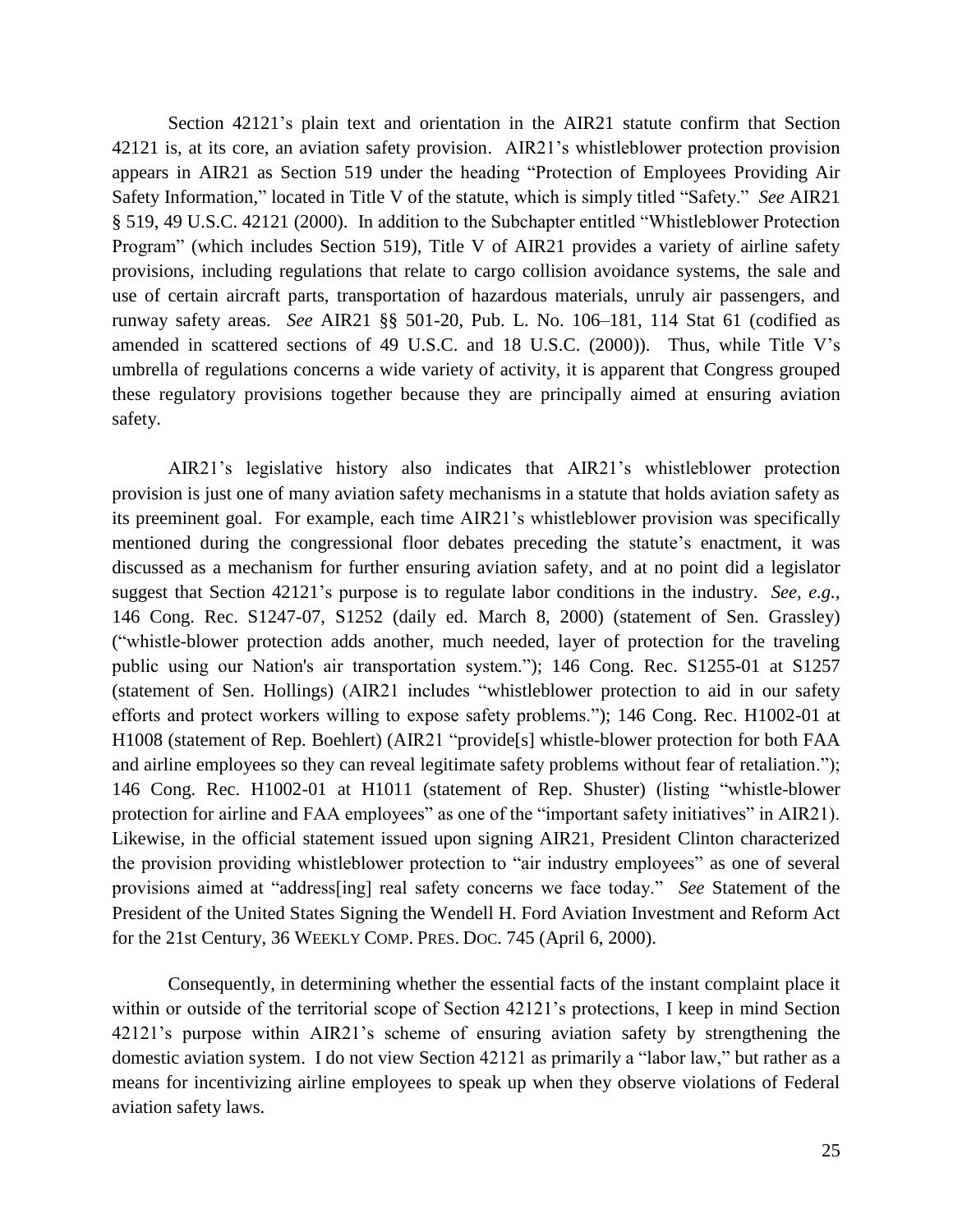# WHETHER THE COMPLAINT'S LABOR ELEMENTS PLACE IT WITHIN THE FOCUSES OF AIR21 AND SECTION 42121

Upon review of the factors identified in *Villanueva* and assuming all facts asserted by Complainant to be true, I find that the instant complaint alleges a claim that falls squarely within both focuses of congressional concern, and therefore the complaint can be enforced without applying Section 42121 extraterritorially. The instant complaint concerns an employee of a U.S.-based air carrier that is subject to FAA regulations who reported to the FAA and company officials that his manager violated Federal aviation safety laws by fraudulently clearing aircraft as safe for air travel. Other than the location of the employee's position, each key element of Complainant's complaint has significant interaction with the United States aviation system, and, heedful of Section 42121's role as a means for safeguarding the U.S. aviation system, it is clear that circumstances of the complaint place it within the scope of claims that Congress intended to enforce.

## *LOCATION OF PROTECTED ACTIVITY AND UNDERLYING VIOLATION*

A review of the protected activity described in Dos Santos' complaint establishes that the instant complaint falls within the focus of Section 42121, as it connects the misconduct forming the basis of Complainant's protected communications with the domestic aviation safety goals that Section 42121 was designed to achieve. Complainant alleges multiple protected acts, as he lodged multiple internal complaints regarding his former manager's falsification of FAA documents to improperly clear aircraft, as well as an external complaint to the FAA's Aviation Safety Hotline. Although some of the recipients of these protected communications were stationed in Europe, several others, including the FAA and Delta's Safety and Compliance Department, were located in the United States. Although the conduct that prompted Complainant to lodge these complaints – Mr. Crandall's falsification of aircraft release forms – occurred abroad at CDG, Mr. Crandall's actions directly implicate Federal aviation safety regulations (specifically, 14 C.F.R. § 43.12 and 14 C.F.R. § 135.429). AC, 1-3. Additionally, by "operating aircraft without proper certificates of airworthiness," Mr. Crandall's actions put Respondent in violation of 14 C.F.R. § 135.413, and presented a potential safety hazard for any Americans flying onboard the aircraft as well as those who were anywhere near the path of the aircraft after it entered U.S. airspace when returning from France. *Id*; *see also* AC, 4, ¶ 21 ("The specific Airbus A330 to which the logbook copies referred arrived at CDG from Atlanta, Georgia . . . and was scheduled to return to Atlanta, Georgia after release . . . ."). Thus, both the misconduct that prompted Complainant's communications and the recipients of those communications evidence that Complainant's protected activity is directly associated with the domestic aviation regulatory system. Particularly, unlike the complaint in *Villanueva*, the misconduct underlying Complainant's protected activity plainly implicates a source of Federal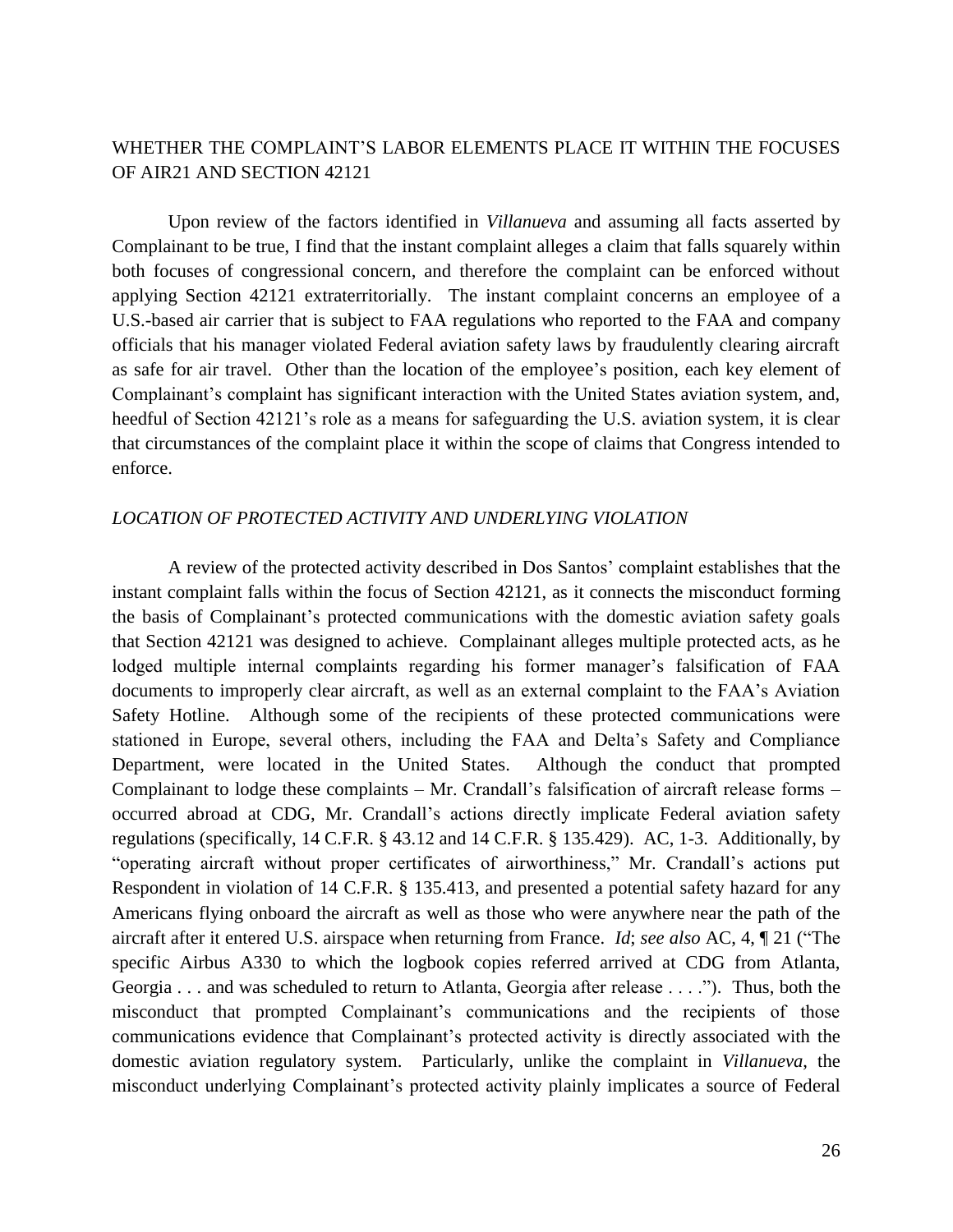aviation law that is expressly referenced in Section  $42121(a)(1)$ , which strongly suggests that this complaint concerns the kind of misconduct (non-compliance with FAA rules by airlines that are subject its regulations) that Congress specifically passed Section 42121 to thwart. Mindful that the focus of Section 42121 is to improve airline compliance with Federal aviation safety laws by incentivizing workers to disclose violations when they arise, both the content and the recipients of Complainant's protected communications place Dos Santos' complaint within Section 42121's ordinary scope.

## *LOCATION OF RETALIATORY ACTIONS*

 $\overline{a}$ 

Moreover, the adverse actions that Complainant allegedly suffered in retaliation for his protected communications demonstrate a strong connection with the territorial United States, as Complainant alleges that Delta officials based in the United States made retaliatory decisions to deny his numerous applications for promotion. Additionally, while Complainant also alleges that Delta managers and employees at CDG harassed and otherwise retaliated against him, Complainant repeatedly notified Delta management officials both at CDG and in the United States about the harassment, yet Delta did nothing to prevent or correct his mistreatment. Taking Complainant's allegations as true and drawing inferences in his favor, Complainant has alleged several adverse actions that he suffered at the hands of Respondent, which, to varying degrees, occurred (or were permitted to occur) by Respondent's officials in the United States.<sup>12</sup> Adverse employment actions taken by management officials of an American airline against an employee that provides information about a Federal aviation safety law violation are just the sort of retaliatory adverse actions that Congress sought to protect airline employees from suffering when it passed Section 42121.

 $12$  Respondent argues that "virtually all of the facts related to [Complainant's] allegations [of] retaliatory actions occurred in France," because Section 42121 is only violated when an employer's action impacts the "terms and conditions" of the employee's employment, and in this case the "terms and conditions of [Complainant's] employment are located in France." Resp. Mot., 46-51. Setting aside for the moment the assumption that the "terms" and conditions of Complainant's employment are located in France," Respondent appears to argue that the place where the adverse action impacts or effects the employee is where the adverse action "occurs." I disagree, and again, following the sound reasoning of the ALJ in *Walters*, I view an adverse action as occurring where the employer makes the decision to take the action. Citing decisions of the ARB and the Court of Appeals for the Seventh Circuit, the ALJ explained that the date that a violation of Section 806 of SOX "occurs" is the date that the respondent's officials decide to take adverse action against the employee in retaliation for his or her protected activity. *Walters*, ALJ No. 2008-SOX-070, slip. op. at 30, n.30 (citing, generally, *Overall v. Tennessee Valley Authority*, ARB No. 98-111, ALJ No. 1997-ERA-53 (ARB Apr. 30, 2001); *Cada v. Baxter Healthcare Corp.*, 920 F.2d 446, 450 (7th Cir. 1990), cert. denied, 501 U.S. 1261 (1991)). Thus, the date that the violation occurs is distinct from the date that the complainant's statutory time period for filing a complaint begins to run, which is on the date that he or she becomes aware of the respondent's adverse action. *Id.* Similarly, to determine *where* a respondent's alleged violation occurred, the more pertinent inquiry is where the respondent's officials made the decision to take each unfavorable employment action that was more than trivial against the complainant.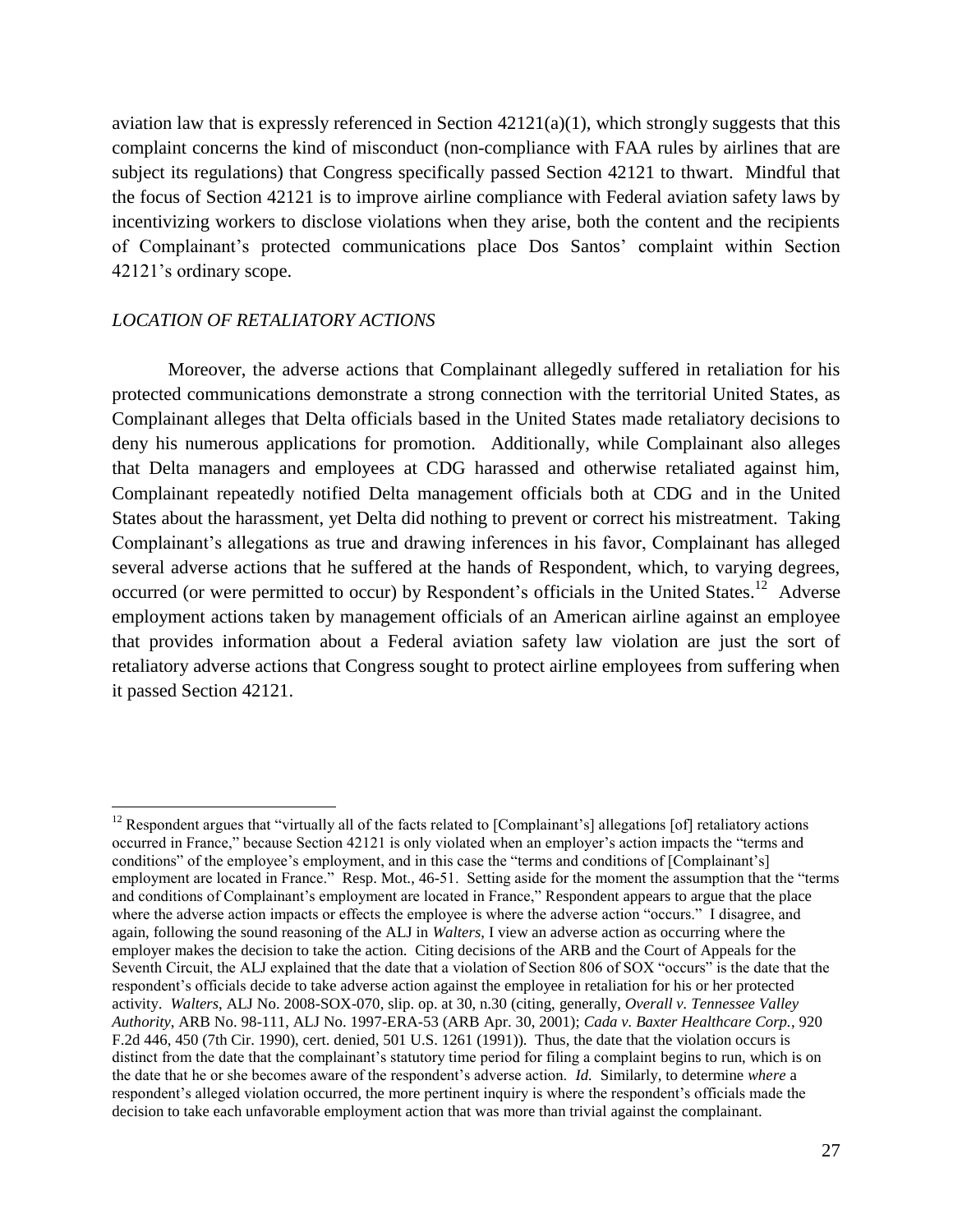# *LOCATION OF EMPLOYER AND EMPLOYEE*

 $\overline{a}$ 

Although Complainant was stationed in France during the period of time relevant to this complaint, he was at all times in an exclusive employment relationship with Respondent, an American airline headquartered in Atlanta, Georgia. In arguing that his complaint is not extraterritorial, Complainant emphasizes the location of his employer, noting that regardless of where he is stationed, he is in an employer-employee relationship with a United States airline. Obj., ¶ B.(15). Respondent, in contrast, focuses exclusively on the location of Complainant's job: essentially, Respondent views the "target" of Section 42121 as preventing an employer from taking retaliatory adverse actions against an employee "in his or her terms and conditions of employment." Resp. Mot., 3, 49-51. Because Respondent seems to equate the location of Complainant's "terms and conditions of employment" with the physical location of his job, Respondent finds that "the terms and conditions of [Complainant's] employment are located in France,"<sup>13</sup> and thus his claim is extraterritorial. *Id.* 

Neither the location of the employee's job, nor the location of the employer, is conclusive of the territoriality of this complaint, because, as explained above, Section 42121 is not chiefly a labor law. In contrast to Title VII (at issue in *Aramco*), Section 42121 is not principally focused on regulating labor relationships, standards or conditions, and to the extent that AIR21 exhibits a domestic focus, it is the domestic aviation system (and the actors within it) that are the objects of the statute's solicitude. Consequently, because Section 42121's regulation of employment relationships is a secondary means for achieving the statute's primary ends, the physical locations of the employee and the employer are relevant, but not determinative, factors. Their value in my analysis depends on the extent that they evidence whether the instant complaint falls within or outside the focus of congressional concern in enacting AIR21 and Section 42121. And, as explained fully above, the primary focus of AIR21 is safeguarding the United States' aviation system, while Section 42121 furthers this purpose by strengthening airlines' compliance with Federal aviation safety laws by incentivizing airline employees to speak out when evidence of violations arise. So while it is relevant that Complainant worked and observed violations of Federal Aviation Administration safety laws and regulations at an overseas location, it is even more relevant that Complainant works for, and reported the legal failings of, a major American air carrier<sup>14</sup> that is a key participant in the American aviation system. It is significant that

<sup>&</sup>lt;sup>13</sup> To the extent that the "terms and conditions" of an individual's employment relationship with his or her employer have a defined location, it is unclear (and indeed, Respondent does not explain) why the physical location of an employee's job determines their location. One might reasonably argue that the location of an employee's work is itself a term and condition of an individual's employment agreement, along with salary, benefits, hours, promotions, etc.

 $14$  In his Objections, Complainant argues that he is protected under Section 42121 because the applicable definition of "air carrier" includes those that provide "foreign air transportation." Obj., ¶ B,(2-3). Respondent dismisses these arguments, contending they are based on "'boilerplate' general definitional language," and after *Aramco* and *Morrison*, they are insufficient to overcome the presumption against extraterritoriality. See Resp. Mot., 34-38. I note this only to clarify that while *Aramco* and *Morrison* may very well have found that such definitional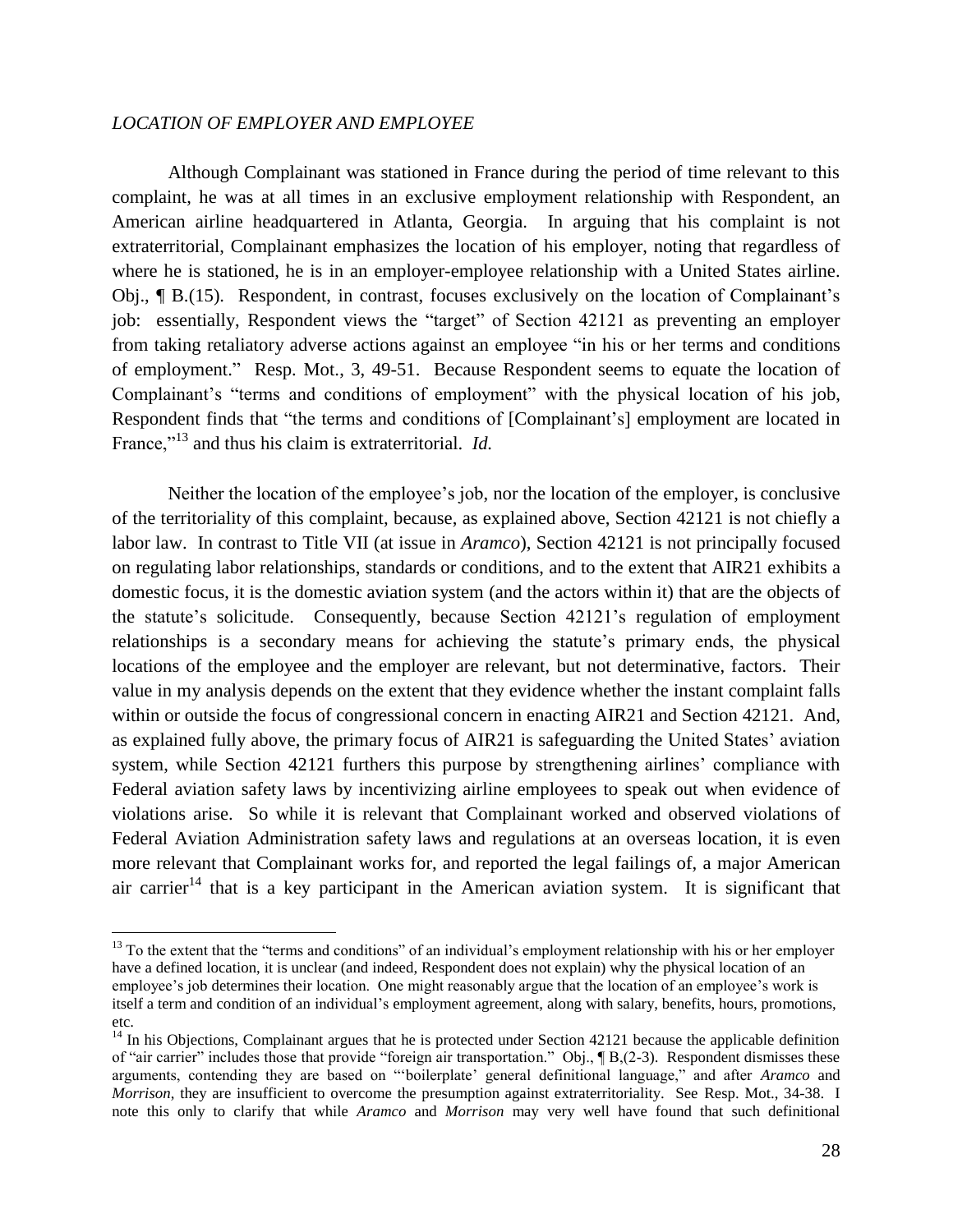Respondent is, and Complainant is an employee of, a U.S.-based, FAA-certified air carrier under 14 C.F.R Part 121, the activities of which are subject to Federal aviation safety regulations, and whose compliance with said regulations is the very reason Congress enacted Section 42121.

In sum, virtually all of the key elements of Complainant's complaint demonstrate a substantial connection with the United States' domestic aviation system, as he complained to U.S-based officials regarding violations of Federal aviation safety laws by an American air carrier, and he suffered retaliatory adverse actions that may be attributable to Respondent's management-level employees in the United States. As a U.S.-based airline that is indisputably subject to FAA regulations, Delta's alleged violation of FAA safety regulations is exactly the kind of non-compliance that Section 42121 aims to deter by empowering airline employees to report misconduct without fear of retaliation, and the ordinary enforcement of the instant complaint fits squarely within the AIR21's focus of ensuring aviation safety. Contrary to Respondent's belief, the physical location of Complainant's job is not decisive as to this complaint's territoriality.

Because I find that enforcement of the instant complaint does not require extraterritorial application of Section 42121, I need not assess whether Section 42121 extends its protections to extraterritorial claims, and I do not rule on that question.<sup>15</sup> Instead, in light of the focus of congressional concern in enacting the statute, I find only that facts alleged in the instant complaint state a territorial claim for relief under Section 42121.

### **Order**

Based on the foregoing, Respondent's Motion to Dismiss is hereby **DENIED.**

 $\overline{a}$ 

In light of this ruling, and pursuant to the parties' agreement in their Joint Proposed Briefing Schedule filed with this office, the parties' are hereby directed to meet and confer

extrapolations do not provide the clear expressions of affirmative intent that are necessary to defeat the presumption that the statute does not apply to extraterritorial claims, those rulings do not foreclose use of definition-based arguments when assessing the focus of congressional concern in passing the statute under the second *Morrison* step.

<sup>&</sup>lt;sup>15</sup> Respondent spends the bulk of its Motion arguing that that Section 42121 lacks extraterritorial reach, as it finds insufficient indicia of congressional intent to apply the provision to extraterritorial claims. *See* Resp. Mot., 32-45. Most of its analysis rests on the supposition that if a Section 42121 complainant's job is physically located abroad, enforcement of that employee's complaint would *per se* require extraterritorial application of the statute. *See, e.g.,*  Resp. Mot., 38 (Respondent applied a "legal presumption that Section 42121 does not apply to employees working abroad" because where a complaint involves an employee that is employed in a foreign country, the inquiry as to whether Section 42121 applies to the complaint "is a question of extraterritoriality and one that is strictly governed by the presumption against extraterritoriality."). In practice, Respondent narrowed its *Morrison* step one analysis based on its interpretation of where a violation of Section 42121 occurs (*i.e.* where it affects the terms and conditions of the employee's employment). As noted above, I disagree with that interpretation of where a Section 42121 violation occurs. Additionally, in making the location of the employee's job the decisive factor, Respondent does not clearly identify the focus of congressional concern in passing AIR21 and Section 42121, and gives no regard to the role that Section 42121 plays in the context of AIR21's aviation safety scheme in its analysis.